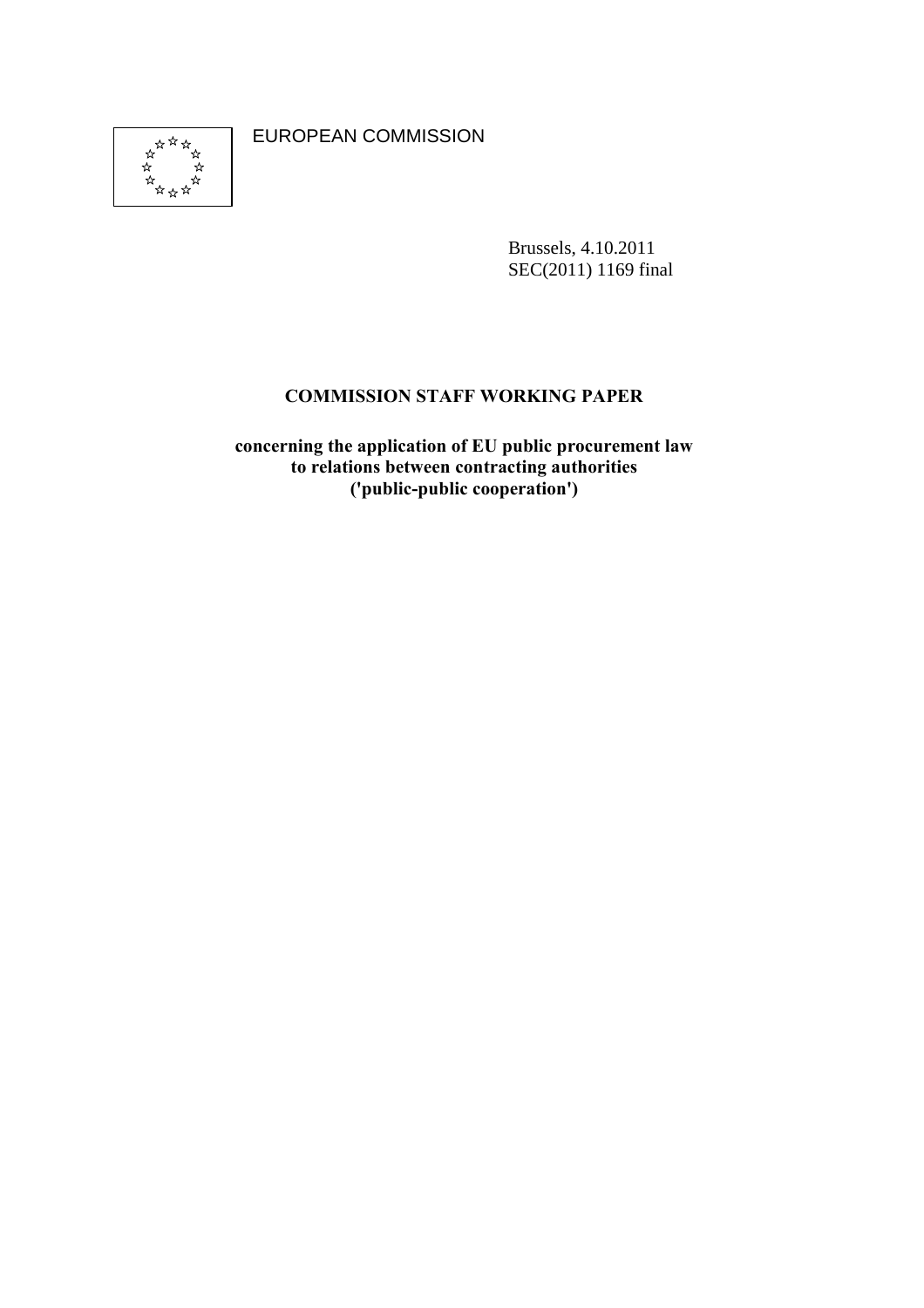# **TABLE OF CONTENTS**

| 1.     |                                                                                                                                                                           |  |
|--------|---------------------------------------------------------------------------------------------------------------------------------------------------------------------------|--|
| 2.     | General principle: EU public procurement law applies to contracts between                                                                                                 |  |
| 3.     | Public Task Performed by Own Resources - Public-public co-operation which                                                                                                 |  |
| 3.1.   |                                                                                                                                                                           |  |
| 3.2.   | Cooperation via separate legal entities ("Institutionalised/Vertical cooperation",                                                                                        |  |
| 3.2.1. |                                                                                                                                                                           |  |
| 3.2.2. | First Teckal-criterion: The necessary control over the in-house entity                                                                                                    |  |
| 3.2.3. | Second Teckal-criterion: The essential part of the in-house entity's activities has<br>to be confined to the tasks conferred by the controlling entity/entities (economic |  |
| 3.2.4. |                                                                                                                                                                           |  |
| 3.3.   | Non-institutionalised/Horizontal co-operation to jointly fulfil public tasks  12                                                                                          |  |
| 3.3.1. | The substantial characteristics of horizontal cooperation among contracting                                                                                               |  |
| 3.3.2. | Distinguishing genuine 'cooperation' from a normal public contract 13                                                                                                     |  |
| 3.3.3. | Possible restrictions regarding activities on the commercial market 13                                                                                                    |  |
| 3.4.   |                                                                                                                                                                           |  |
| 4.     | Public Task Performed by External Resources - Other Public-public relations  17                                                                                           |  |
| 4.1    |                                                                                                                                                                           |  |
| 4.2.   |                                                                                                                                                                           |  |
| 4.3.   | The relationship between public procurement rules and certain exclusive rights 19                                                                                         |  |
| 4.4.   | The relationship between contracting authorities in the context of joint or central                                                                                       |  |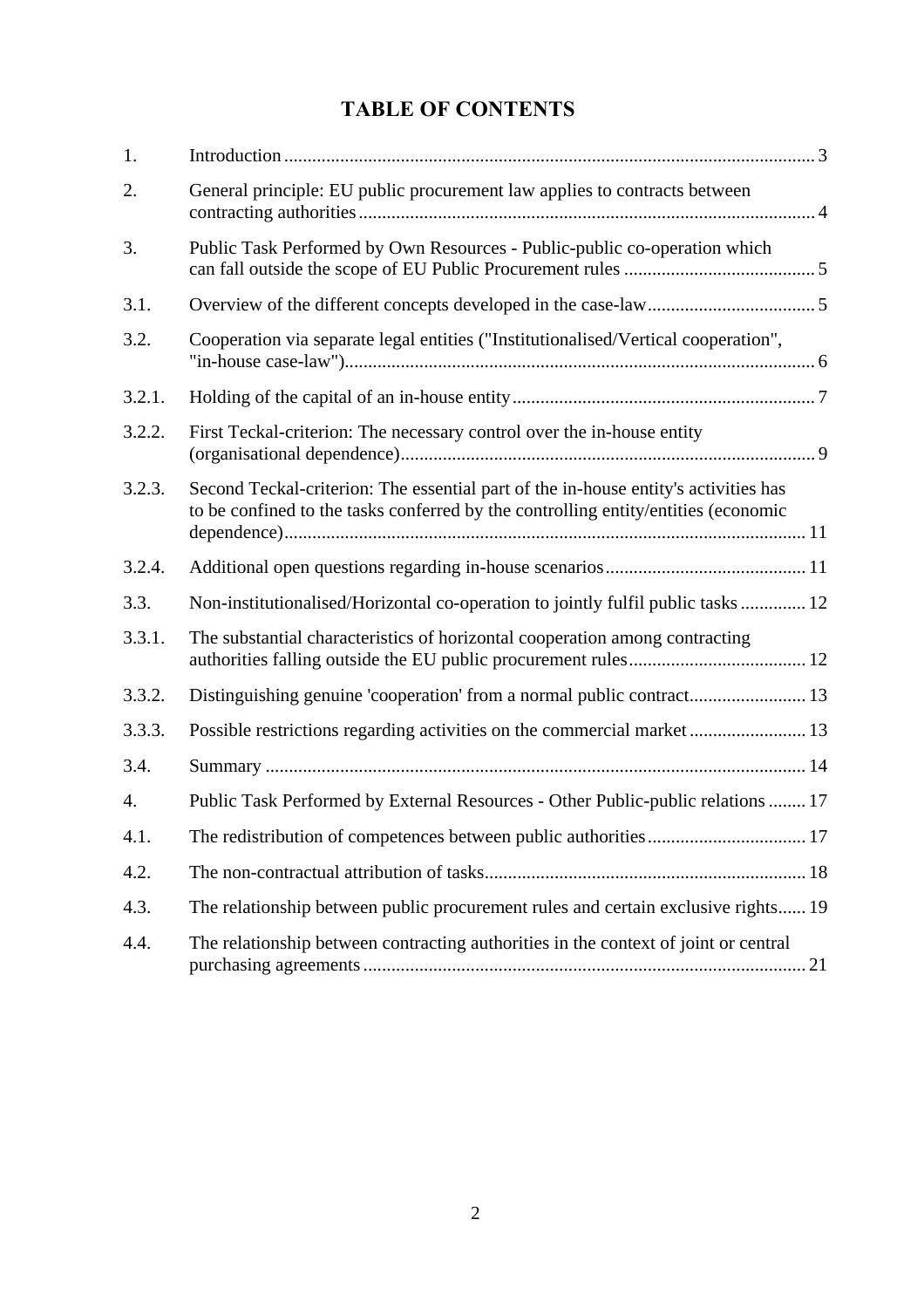#### <span id="page-2-0"></span>**1. INTRODUCTION**

In 2009, public contracts worth around €420 billion were advertised in accordance with the EU Public Procurement Directives. The aim of these rules is to ensure that the relevant public purchasing contracts are open to competition for suppliers across the internal market.<sup>1</sup> At the same time, EU law does not restrict the freedom of a contracting authority to perform the public interest tasks conferred on it by using its own administrative, technical and other resources, without being obliged to call on outside entities not forming part of its own structure.

There has been an ongoing debate about whether the EU Public Procurement Directives also apply to various types of situations where contracting authorities together seek to ensure the performance of their public tasks. The Court of Justice of the European Union (hereafter the "Court") has confirmed that contracts between contracting authorities cannot be automatically presumed to fall outside the application of EU public procurement law. However, the Court's case law also showed that certain forms of cooperation between contracting authorities cannot be regarded as public procurement contracts.

Therefore, a distinction has to be drawn between, on the one hand, procurement activities which should benefit from open competition among economic operators as ensured by the EU procurement rules and, on the other hand, other arrangements which contracting authorities may use to ensure the performance of their public tasks and which do not fall within the scope of the EU Public Procurement Directives.

Currently, contracting authorities wishing to cooperate often find it difficult to distinguish when the EU Public Procurement Directives apply and when they do not.

The need to bring some light to bear on this issue has been emphasized in the European Parliament report, which called "*on the Commission and the Member States to make information about the legal implications of these judgments* [on public-public cooperation] *widely available*".2

The present document seeks to respond to this demand. It aims to provide a broad overview of the existing case-law of the Court of Justice. It consolidates and summarises this case-law, and draws some conclusions from it, insofar as the findings of the Court allow. It does not create any new rules or requirements. Instead it aims to contribute to the better understanding and application of the existing legal environment. It is intended to benefit all stakeholders in the field of public procurement, in particular public

 $\frac{1}{1}$  The whole public procurement market in the EU is worth around 17% of EU GDP. The EU public procurement directives regulate only the award of those contracts which exceed a certain threshold. In 2009, the value of such contracts amounted to 3.6% of EU GDP. For the remaining part of the procurement market Member States have to observe the EU law principles of nondiscrimination, equal treatment of tenderers etc. insofar as the contract to be awarded is of interest to undertakings established in a different Member State.

Own initiative Report by MEP Heide Rühle on ["New Developments in Public Procurement"](http://www.europarl.europa.eu/sides/getDoc.do?type=TA&reference=P7-TA-2010-0173&language=EN&ring=A7-2010-0151) (European Parliament resolution of 18 May 2010 on new developments in public procurement [\(2009/2175\(INI\)\)](http://www.europarl.europa.eu/oeil/FindByProcnum.do?lang=en&procnum=INI/2009/2175)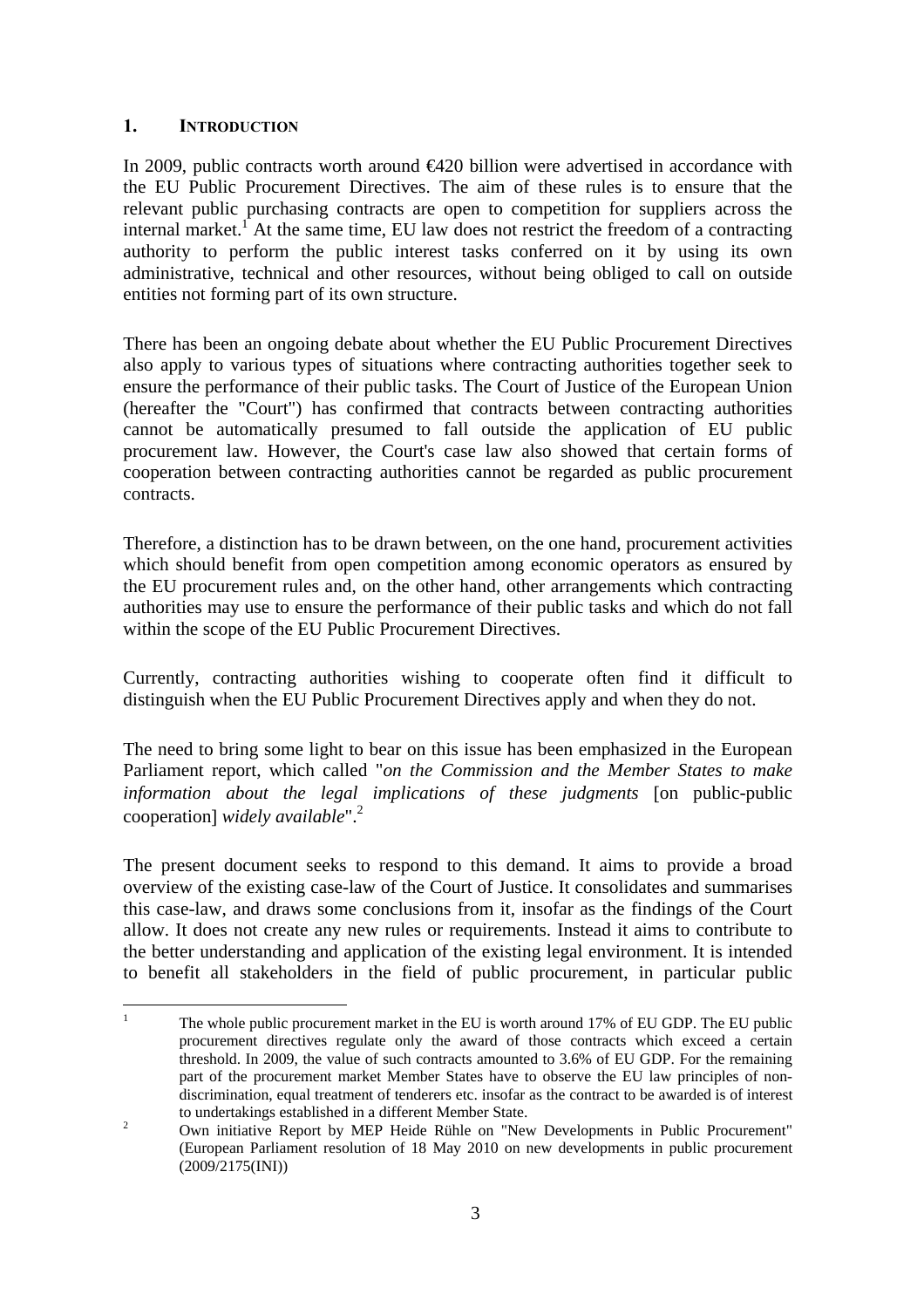authorities at all levels of the administration.<sup>3</sup> The guidance in this document is limited to the area of public procurement and is without prejudice to the EU rules on competition and state aid.

After recalling that public contracts between contracting authorities are subject to the EU Public Procurement Directives (section 2), the document looks at different forms of cooperation between contracting authorities which can be exempted from the scope of these rules (section 3) and subsequently other types of relations in the light of EU public procurement law (section 4).

This staff working paper is an indicative document of the Commission services and cannot be considered to be in any way binding on this institution. It should be noted that, in any event, the interpretation of EU law is ultimately the role of the Court of Justice of the European Union.

#### <span id="page-3-0"></span>**2. GENERAL PRINCIPLE: EU PUBLIC PROCUREMENT LAW APPLIES TO CONTRACTS BETWEEN CONTRACTING AUTHORITIES**

The EU Public Procurement Directives apply when contracting authorities and entities conclude contracts for pecuniary interest with a different legal entity. If such an arrangement is entered into, it makes no difference whether the contractual partner is private or public. This emerges clearly from the relevant provisions of the directives, as well as the case-law of the Court.

Article  $1(8)$  of Directive  $2004/18/EC^4$  ("Public Sector Directive") provides as follows:

"*The terms "contractor", "supplier" and "service provider" mean any natural or legal person or public entity or group of such persons and/or bodies which offers on the market, respectively, the execution of works and/or a work, products or services*." (emphasis added)

Article  $1(7)$  of Directive  $2004/17/EC^5$  (the "Utilities Directive") states that:

"*The terms "contractor", "supplier" or "service provider" mean either a natural or a legal person, or a contracting entity within the meaning of Article 2(2)(a) or (b), or a group of such persons and/or entities which offers on the market, respectively, the execution of works and/or a work, products or services*." (emphasis added)

 3 A public consultation has been launched by the "Green Paper on the modernisation of EU public procurement policy - Towards a more efficient European Procurement Market" (COM(2011) 15 final, Brussels, 27.1.2011) the aim of which is to establish how the area of public procurement should be redesigned for the future. Pending the adoption and implementation of any new legislation, this staff working paper aims at clarifying the existing legal situation.

Directive 2004/18/EC of the European Parliament and of the Council of 31 March 2004 on the coordination of procedures for the award of public works contracts, public supply contracts and public service contracts (OJ L 134, 30.4.2004, p. 114–240)

Directive 2004/17/EC of the European Parliament and of the Council of 31 March 2004 coordinating the procurement procedures of entities operating in the water, energy, transport and postal services sectors (OJ L 134, 30.4.2004, p. 1–113)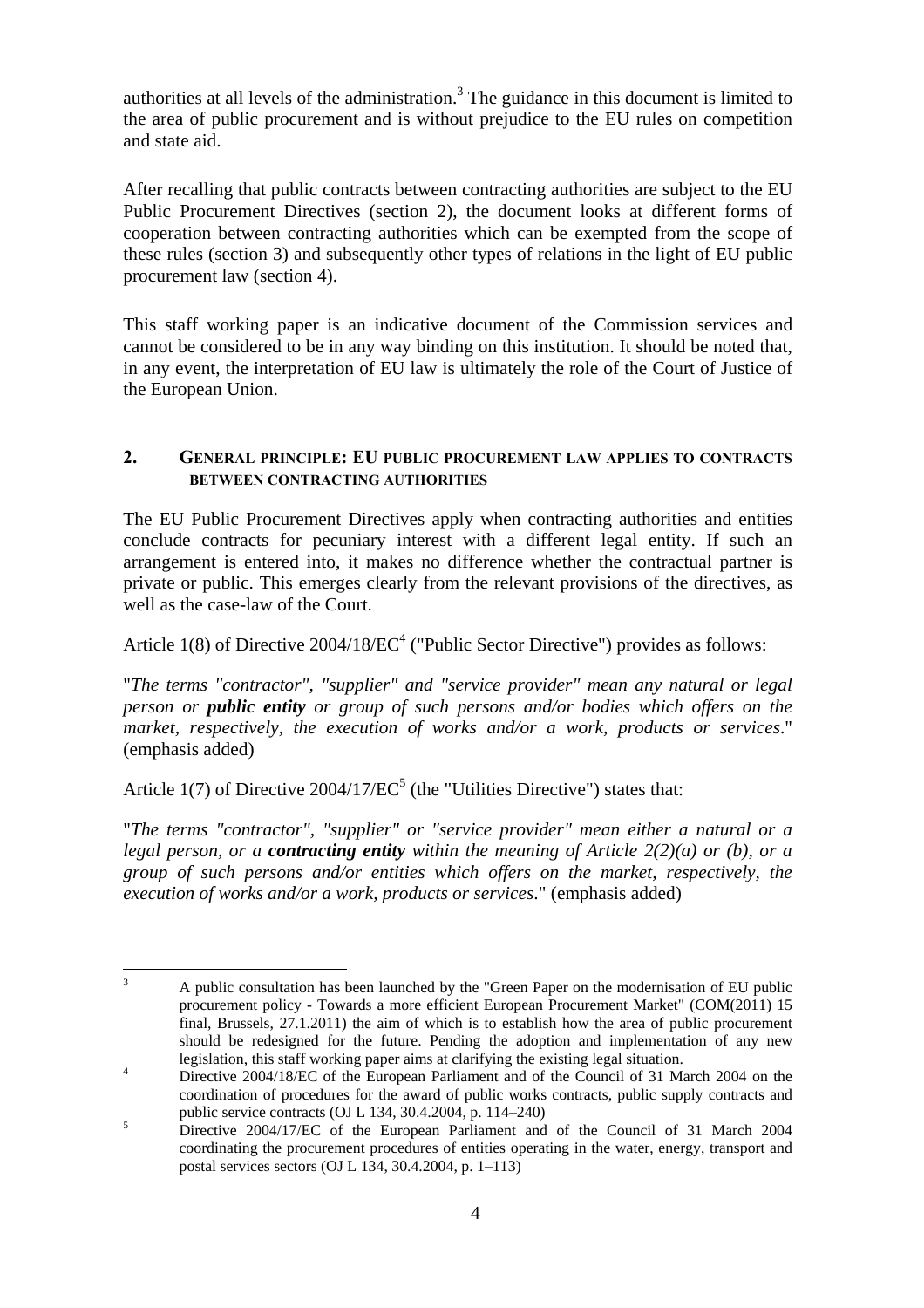Accordingly, the Court found that "*the fact that the service provider is a public entity distinct from the beneficiary of the services does not preclude the application of the* [Directive]".<sup>6</sup> For the application of the EU public procurement rules, "*it is sufficient, in principle, if the contract was concluded between a local authority and a person legally*  distinct from it".<sup>7</sup> It therefore constitutes an incorrect transposition of the EU Public Procurement Directives to exclude from the scope of national procurement law "*relations between public authorities, their public bodies and, in a general manner, noncommercial bodies governed by public law, whatever the nature of those relations*".8

#### <span id="page-4-0"></span>**3. PUBLIC TASK PERFORMED BY OWN RESOURCES - PUBLIC-PUBLIC CO-OPERATION WHICH CAN FALL OUTSIDE THE SCOPE OF EU PUBLIC PROCUREMENT RULES**

#### <span id="page-4-1"></span>**3.1. Overview of the different concepts developed in the case-law**

The case-law of the Court in the area of public procurement showed that EU law does not restrict the freedom of a contracting authority<sup>9</sup> to perform the public interest tasks conferred on it by using its own administrative, technical and other resources, without being obliged to call on outside entities not forming part of its own structure $10$ .

If a contracting authority performs a public task by using its own resources in such a way that no contract for pecuniary interest is concluded because the situation is internal to one and the same legal person, i.e. all necessary resources for the performance of the task are available to the contracting authority within its own organisation, EU public procurement law does not apply. Example: a city council provides the transport services in its territory through its internal transport department.

Moreover, the possibility to perform public tasks using own resources may also be exercised in cooperation with other contracting authorities. Several contracting authorities may mutually assist each other. If this does not involve remuneration or any exchange of reciprocal rights and obligations, there is no service provision within the meaning of EU public procurement law. In these circumstances, EU public procurement legislation does not apply. Example: a general understanding between neighbouring

 $\frac{1}{6}$ Case C-480/06, Commission v Germany, [2009] ECR I-04747, para. 33.

<sup>7</sup> Case C-107/98, Teckal Srl v Comune di Viano and Azienda Gas-Acqua Consorziale (AGAC) di Reggio Emilia,  $[1999]$  ECR I-08121, paragraph 50.<br>  $\frac{8}{2}$  Cess  $\frac{84}{12}$  Commission v Spain  $[2005]$  ECR I 00

Case-84/03, Commission v Spain, [2005] ECR I-00139, para 40. 9

Given the subject - public-public co-operation - this note only addresses the behaviour of "contracting authorities" within the meaning of Directive 2004/18/EC, not "public undertakings" within the definition of the Utilities Directive or private undertakings operating on the basis of special or exclusive rights as defined under Directive 2004/17/EC. Concerning "contracting authorities" that fall within the definition of "contracting entities" as defined in the Utilities Directive, it should be noted that their particular situation in respect of public-public co-operation has never been examined explicitly by the Court of Justice. The conclusions drawn for "contracting authorities" in general should, MUTATIS MUTANDIS, hold also when they act in their capacity of "contracting entities", except where there might be significant differences in the applicable rules. It should also be observed that the Utilities Directive contains provisions for

certain types of public-public cooperation in Art. 23 (even triangular situations possible). 10 Case C-26/03, Stadt Halle and RPL Recyclingpark Lochau GmbH v Arbeitsgemeinschaft Thermische Restabfall- und Energieverwertungsanlage TREA Leuna, [2005] ECR I-00001, para 48.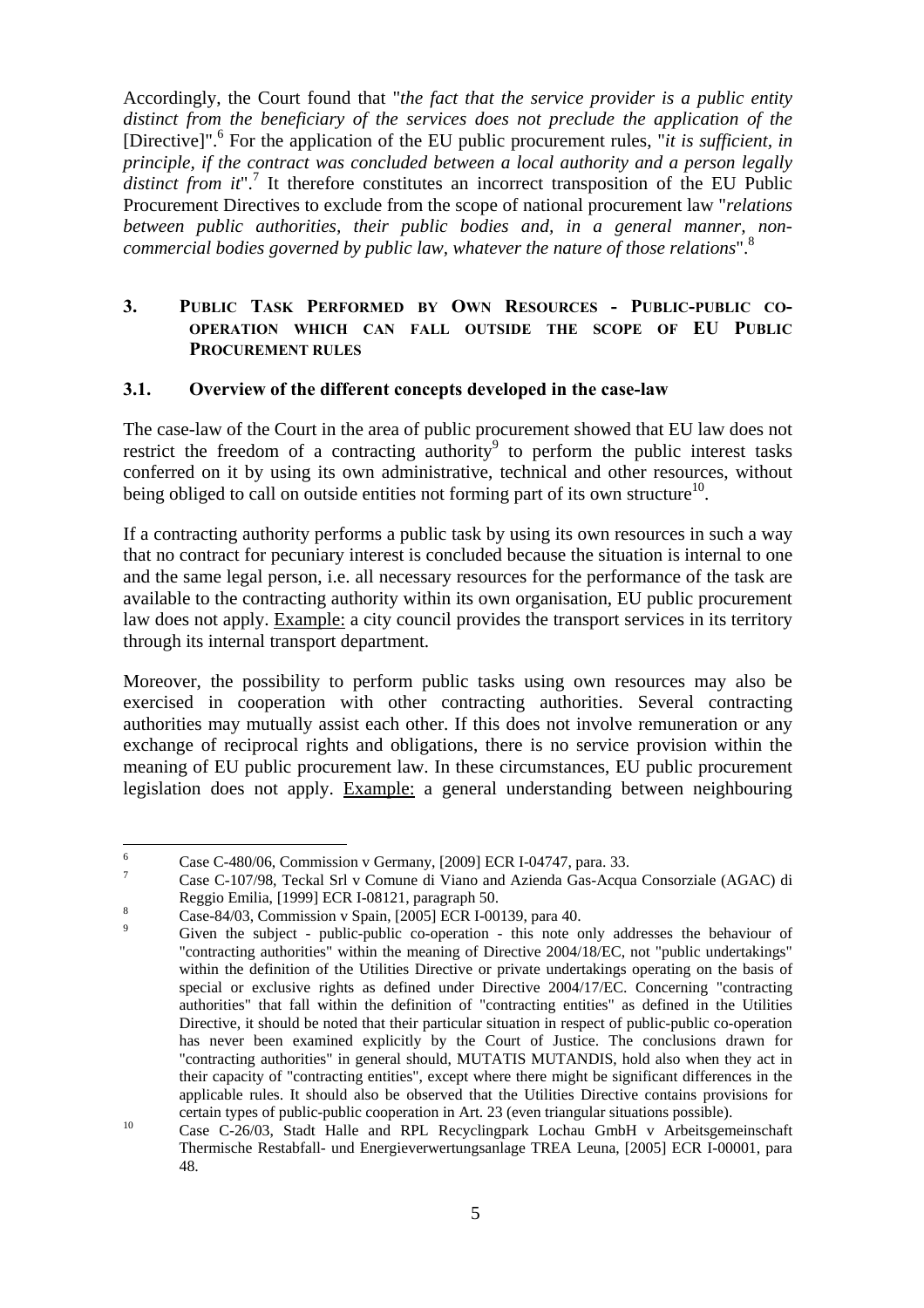municipalities that their respective music ensembles would perform at each other's city celebrations.

Where contracting authorities conclude contracts for pecuniary interest (i.e. involving reciprocal rights and obligations) with one another, the question arises as to whether these may be excluded from the scope of the EU Public Procurement Directives, despite the general rule by which contracts between different legal persons are covered. According to the case-law of the Court, this is indeed possible under certain circumstances. Where contracting authorities co-operate with a view to jointly ensuring the execution of public interest tasks, then this may involve the award of contracts without triggering the obligation to apply EU public procurement law. Such co-operation can take the form of jointly controlling a third entity entrusted with the performance of the task ("vertical/institutionalised co-operation"). Alternatively, it can be undertaken without the creation of a new or specially appointed entity ("horizontal/noninstitutionalised co-operation").

#### <span id="page-5-0"></span>**3.2. Cooperation via separate legal entities ("Institutionalised/Vertical cooperation", "in-house case-law")**

It is well established that EU Public Procurement Directives apply if contracting authorities enter into public contracts, i.e. contracts for pecuniary interest concluded in writing with a third party and having as their object the execution of works, the supply of products or the provision of services within the meaning of the Directives. They also apply if contracting authorities conclude works concessions under the Public Sector Directive.

In the *Teckal*-case<sup>11</sup>, the Court interpreted this rule in a functional manner. It laid down two cumulative criteria for the exemption from EU public procurement rules of a relationship between a contracting authority and another legal person. According to the Court, such a relationship falls outside the scope of EU public procurement law if:

- (1) the contracting authority exercises over the legal person concerned a **control which is similar to that which it exercises over its own departments** and,
- (2) at the same time, that legal person **carries out the essential part of its activities**  with the controlling contracting authority or authorities<sup>12</sup>

Thus, in line with **contracting authorities' power of self-organisation**, the Court found that EU public procurement law (i.e. not only the Directives, but also the Treaty principles) does not apply if a contracting authority concludes a contract with a third party that is only **formally, but not substantially, independent from it**. This case-law

 $11<sup>1</sup>$ 11 Case C-107/98, Teckal, para 50. "*As to whether there is a contract, the national court must determine whether there has been an agreement between two separate persons. In that regard*  [...] it is, in principle, sufficient if the contract was concluded between, on the one hand, a local *authority and, on the other, a person legally distinct from that local authority. The position can be otherwise only in the case where the local authority exercises over the person concerned a control which is similar to that which it exercises over its own departments and, at the same time, that person carries out the essential part of its activities with the controlling local* 

*authority or authorities*."<br><sup>12</sup> Following the judgment of the Court, the Italian Conseil d'Etat came to the conclusion that AGAC was an in-house company of Viano (Consiglio di Stato, Sezione Quinta, judgment  $n^{\circ}$  2605 of 9 May 2001).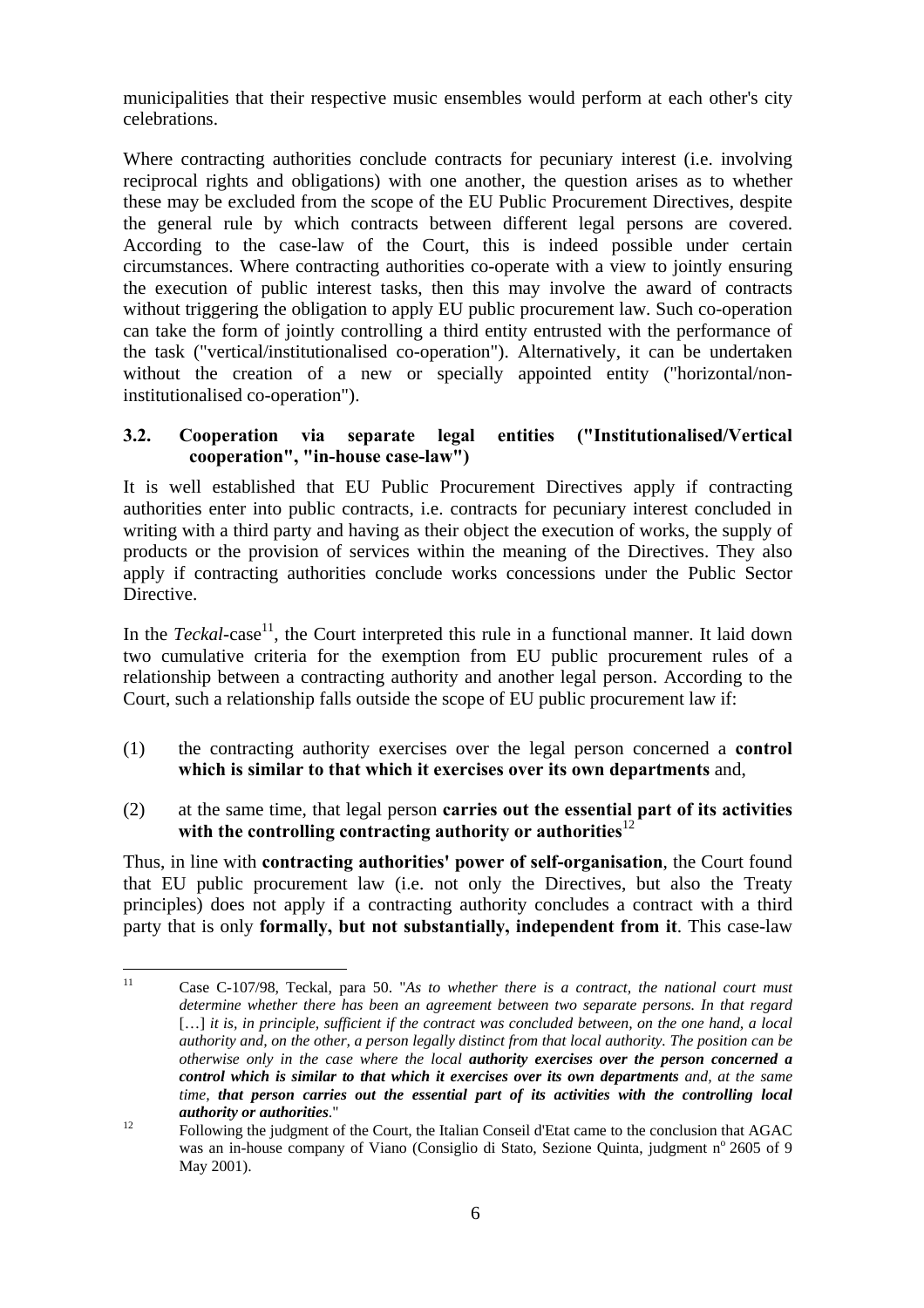covers situations in which there is **no private capital** involved in the third party and **it depends in both organisational and economic terms** on the contracting authority. Example: a city council provides for the transport services in its territory by using its wholly owned and controlled transport company.

In subsequent judgments, $^{13}$  the Court specified that the in-house concept is also available for public-public cooperation by providing that the two *Teckal*-criteria can be fulfilled jointly by several contracting authorities. Example: two city councils providing for the transport services in their territory through their jointly held and controlled transport company**.** 

For the purposes of this document, this cooperation is qualified as 'institutionalised' or 'vertical', because it involves contracting authorities who contract the performance of a task to a separate, jointly owned and controlled entity that acts as the provider.

This in-house exception has been recognized by the Court in relation both to public contracts and works concessions covered by the EU Public Procurement Directives, and to service concessions otherwise covered by the Treaty principles.

In this context it should be observed that while the relationship between the controlling contracting authority or authorities, on the one hand, and the controlled entity, on the other, might be exempt from EU public procurement law due to the in-house situation, a body that qualifies as an in-house entity would normally also qualify as a "body governed by public law", with the obligation to respect EU public procurement law as regards its own procurement activities.

The following sections describe in detail the relevant conditions of the Court's in-house case-law that need to be assessed when deciding whether or not EU public procurement law applies.

## <span id="page-6-0"></span>*3.2.1. Holding of the capital of an in-house entity*

According to the case-law, a contracting authority cannot exercise in-house control over an entity when one or more private undertakings also participate in the ownership of that entity.<sup>14</sup> That is the case even if the contracting authority is able to take independently all decisions regarding that entity, regardless of the private holding. The Court reasoned that the relationship between a contracting authority and its own departments is governed by considerations and requirements proper to the pursuit of objectives in the public interest. By contrast, any private capital investment in an undertaking follows considerations proper to private interests and pursues objectives of a different kind.<sup>15</sup> This holds true also for 'pure capital injections' by a private company into the in-house entity (meaning

<sup>13</sup> 13 Cases C-324/07, Coditel Brabant SA v Commune d'Uccle and Région de Bruxelles-Capitale,

<sup>[2008]</sup> ECR I-08457 and C-573/07, Sea Srl v Comune di Ponte Nossa, [2009] ECR I-08127. 14 "*By contrast, the participation, even as a minority, of a private undertaking in the capital of a company in which the contracting authority in question is also a participant excludes in any event the possibility of that contracting authority exercising over that company a control similar to that which it exercises over its own departments*." (Case C-26/03, Stadt Halle, para 49.)<br>
Case C-26/03, Stadt Halle, para 50.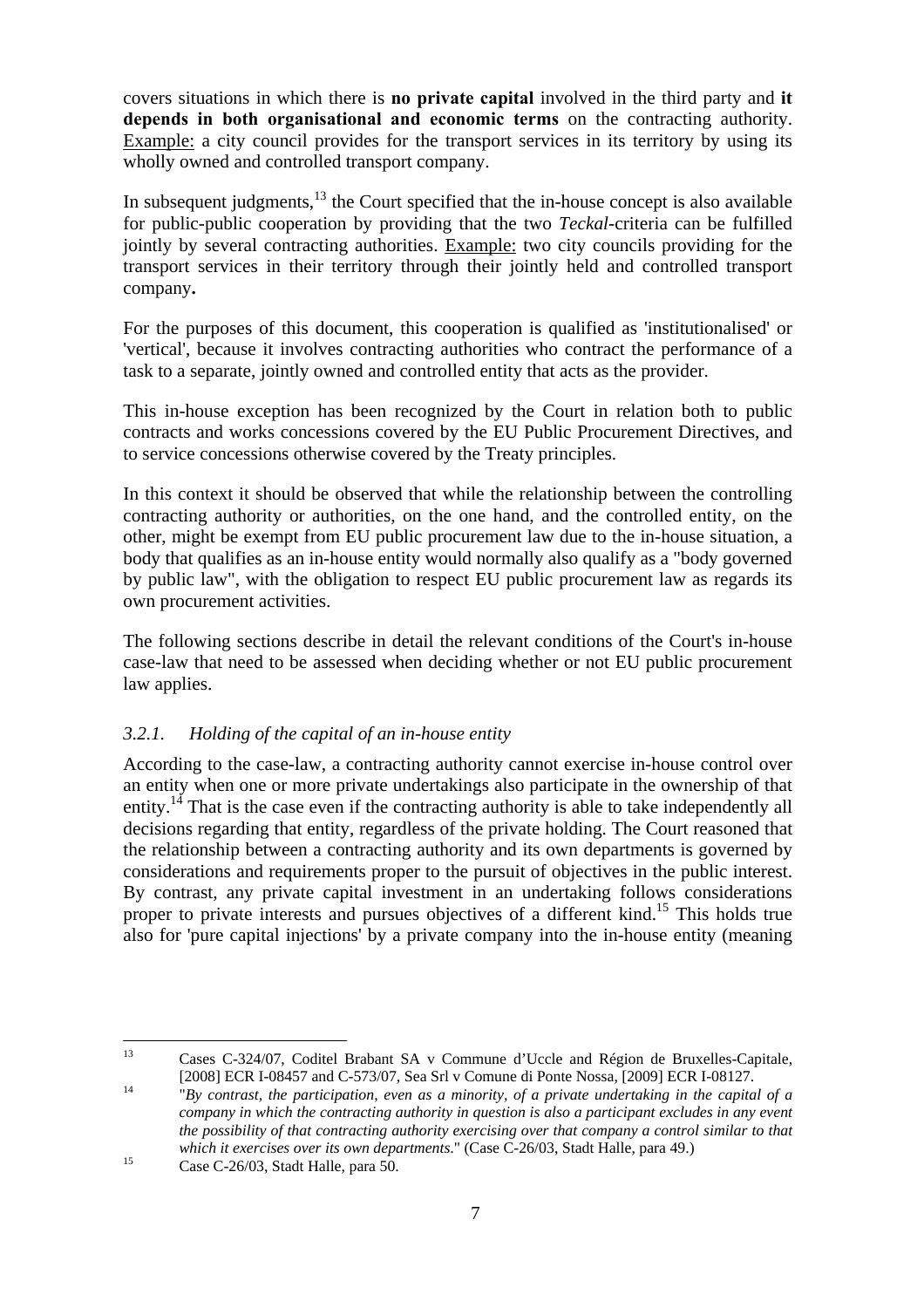e.g. the buying of shares, not the provision of standard  $\{$ loans<sup>16</sup>), even if this does not involve any operational contribution.

• The relevance of the potential future participation of private capital

As a general rule, the determination of the existence of a private holding in the capital of the company to which the public contract at issue is awarded must be undertaken **at the**  time of the award<sup>17</sup>.<sup>18</sup> The future opening of the company's capital is taken into account only if there is a real prospect of such opening in the short term at the time of the award of a contract to the company.<sup>19</sup>

The mere theoretical possibility of a private party participating in the capital of an inhouse entity does not in itself undermine the in-house relationship between the contracting authority and its company.<sup>20</sup>

However, **if** a contract were to be awarded to the company without being put out to competitive tender on the basis of the in-house exception, the subsequent acquisition of a stake in the company by private investors at any time during the period of validity of the contract would constitute an **alteration of a fundamental condition** of the award of the contract. Under these circumstances, the contract has to be put out to competitive tender. $^{21}$ 

• 100% public sector participation in the capital of the in-house entity

Conversely, the sole ownership by contracting authorities should be regarded as an indication of the existence of the control required for the in-house exception, but not as a factor which is decisive *per se*. 22

This indication is rebutted where contracting authorities establish a profit-making company which is fully independent of them. This is also illustrated by the *Parking Brixen*-case, in which the entity was, at the time of the award, owned by one contracting authority but enjoyed a degree of independence<sup>23</sup> (cf. next section) which led the Court to deny the in-house status.

<sup>16</sup> 16 It would not be considered as 'standard' if e.g. the loan could be turned into shares of the in-house

entity as a possibility of paying it back.<br>
Cases C-26/03, Stadt Halle, paras 15 and 52; and C-573/07, Sea, para 47<br>
<sup>18</sup>

Exceptionally, special circumstances may require events occurring after the date on which the contract in question was awarded to be taken into consideration. Such is the case, in particular, when shares in the contracting company, previously wholly owned by the contracting authority, are transferred to a private undertaking shortly after the contract at issue has been awarded to that company by means of an artificial device designed to circumvent the relevant EU rules (see, to that effect, Case C-29/04 Commission v Austria [2005] ECR I-9705, paragraphs 38 to 41).

 $\frac{19}{20}$  Sea, para 50

See IPPP Communication, footnote 14. This position has meanwhile been confirmed by the ECJ in case C-371/05, Commission v Italy, [2008] ECR I-00110, para 29.<br>
Sea, para 53<br>
Cose G 340/04, Corbotarmo Sp A and Conservice Alisei v Comune of

<sup>22</sup> Case C-340/04, Carbotermo SpA and Consorzio Alisei v Comune di Busto Arsizio and AGESP SpA., [2006] ECR I-04137, para 37:"*the fact that the contracting authority holds, alone or together with other public authorities, all of the share capital in a successful tenderer tends to indicate, without being decisive, that that contracting authority exercises over that company a* 

*control similar to that which it exercises over its own departments".* 23 Case C-458/03, Parking Brixen GmbH v Gemeinde Brixen and Stadtwerke Brixen AG., [2005] ECR I-08585, para 70.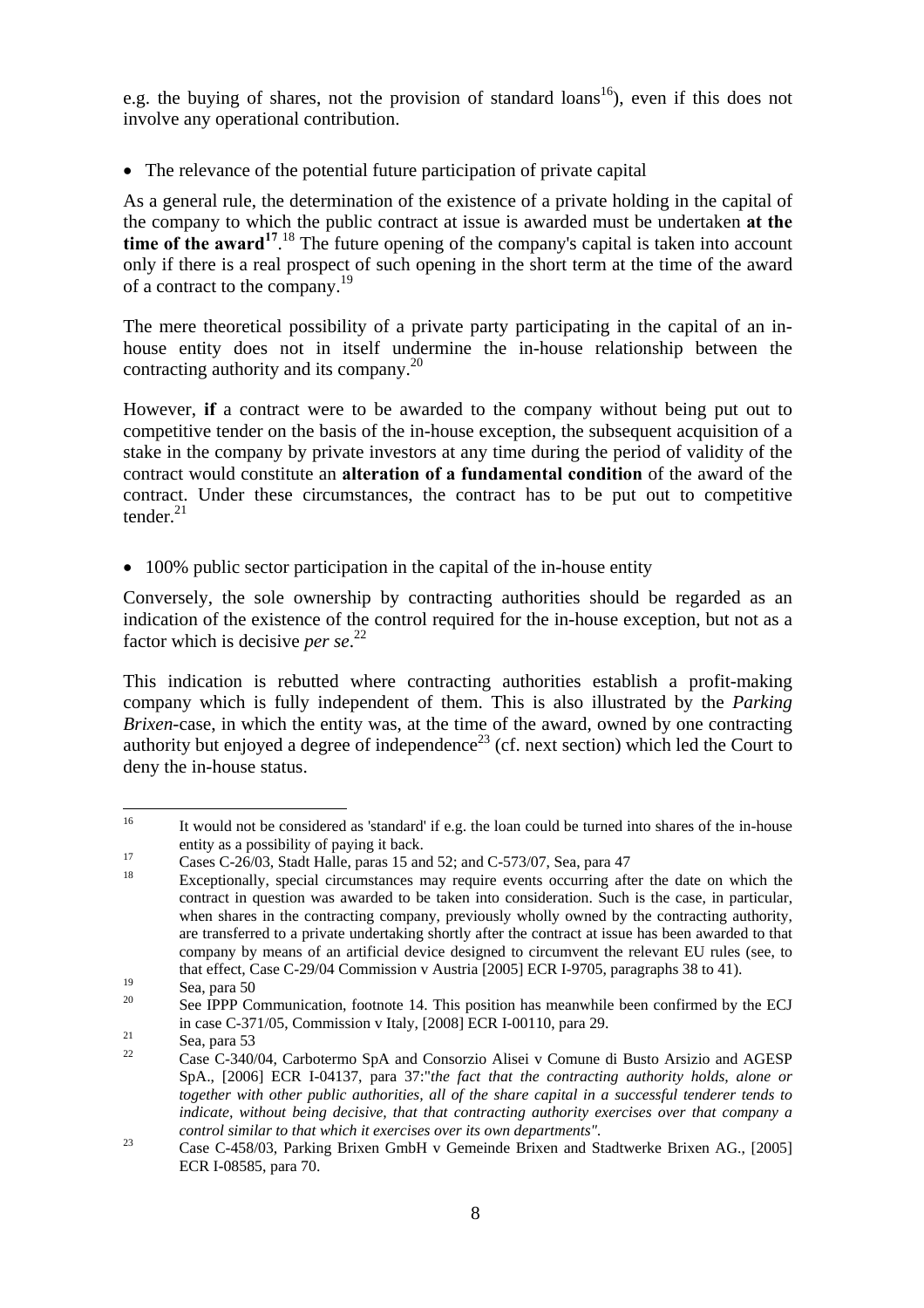## <span id="page-8-0"></span>*3.2.2. First Teckal-criterion: The necessary control over the in-house entity (organisational dependence)*

The contracting authority has to exercise over the in-house entity "*a control which is similar to that which it exercises over its own departments"24.* The manner in which control is exercised is irrelevant, i.e. this may be **by means of private or public law powers.** The assessment of the "similar control" requirement "*must take account of all the legislative provisions and relevant circumstances.* **[…]** *It must be a case of a power of decisive influence over both strategic objectives and significant decisions*."<sup>25</sup>

In this respect, the following elements are to be considered.

• Joint control by several contracting authorities over an in-house entity

The Court established new arguments relating to the first *Teckal*-criterion in its *Coditel*judgment. The Court clarified that, although control exercised over an in-house entity must be effective, it is not essential that it be exercised individually. It therefore confirmed the principle that **control within the meaning of the first Teckal-criterion can be exercised jointly**.

The Court has justified this broader interpretation essentially on the basis that a stricter reading of this criterion would render the *Teckal*-exemption inapplicable in the majority of cases which involve co-operation between contracting authorities. In the same spirit, the Court has determined that the **procedure used by the controlling authorities in adopting collective decisions is immaterial**. For example, the use of majority voting will not negate the establishment of (joint) control by all participating contracting authorities.<sup>26</sup> It follows that, "*if a public authority becomes a minority shareholder in a company limited by shares with wholly public capital for the purpose of awarding the management of a public service to that company, the control that the public authorities which are members of that company exercise over it may be classified as similar to the control they exercise over their own departments when it is exercised by those authorities jointly.*" 27,28

• The necessary extent of powers over the in-house entity

In order to meet the first *Teckal*-criterion, the contracting authority must retain a sufficient degree of control so that it has the possibility to restrict the freedom of action of the entity in question.

In the *Coditel* case, the fact that the **decision-making bodies** of the concessionaire were **composed** only of representatives of the contracting authorities participating in the cooperation was considered as a strong indication of the existence of in-house control.

 $24$ <sup>24</sup> Case C-107/98, Teckal, para 50.

<sup>&</sup>lt;sup>25</sup> Case C-458/03, Parking Brixen, para 65; Case C-371/05, para 24.

<sup>&</sup>lt;sup>26</sup> C-324/07, Coditel, para 51.

<sup>&</sup>lt;sup>27</sup> C-573/07, Sea, para 63.

<sup>28</sup> In case C-231/03, Consorzio Aziende Metano (Coname) v Comune di Cingia de' Botti, [2005] ECR I-07287, the Court considered that a minority interest of 0.97% was so small as to preclude a municipality from exercising in-house control over the concessionaire. However, in subsequent findings the Court accepted the possibility of joint control by several contracting authorities which individually might only have a small minority shareholding over the in-house entity.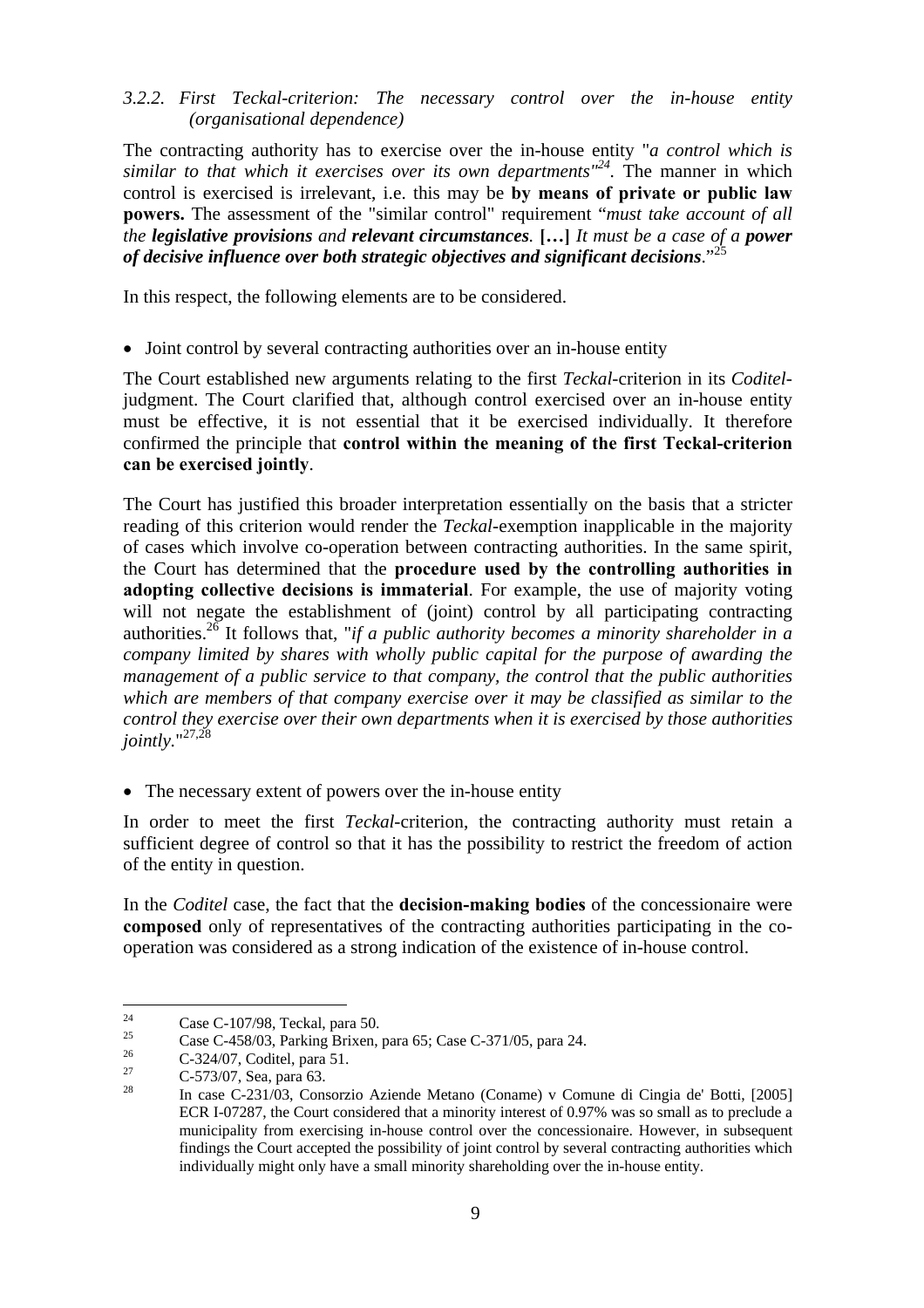The **corporate form** of the in-house entity *as such* is not decisive, but it can serve as an indication. For example, in the *Coditel* case, the Court emphasized that the in-house entity did not take the form of a joint-stock company "*which is capable of pursuing objectives independently of its shareholders, but of an inter-municipal cooperative society*". According to the relevant national law, the latter cannot have a commercial character.<sup>29</sup>

In the *Carbotermo*-case<sup>30</sup>, the Court found that the control by one contracting authority of another entity, which consists only of the **latitude conferred by company law** on the majority of the shareholders, might not be sufficient to constitute control within the meaning of the first *Teckal*-criterion. In such a case, considerable limits are placed on the powers of the contracting authority to influence the decisions of the entity in question.<sup>31</sup> Similarly, if the contracting authority influences the entity's decisions only through a **holding company**, this may weaken any control that may be exercised by the contracting authority. Consequently, the first *Teckal*-criterion may not be met.<sup>32</sup>

In the *Sea*-case<sup>33</sup>, the in-house entity was a company limited by shares. While this corporate form did not exclude the possibility of in-house control, the Court examined in detail the specific powers enjoyed by the contracting authorities – in particular those which would allow them to control the managing bodies of the in-house entity and which go beyond the normal rules applicable to such control in a company limited by shares.

• The potential independence/market orientation of the in-house entity

In *Coditel* and in *Sea*, the Court considered that, if the controlled entity became marketoriented and enjoyed a degree of independence which would render tenuous the control exercised by the contracting authorities, the first *Teckal*-criterion would no longer be met. In this respect, for example, the **material and geographical scope** of the controlled entity's activities and its **opportunity to establish relations with undertakings in the private sector** need to be taken into account.<sup>34</sup>A lack of market orientation on the part of the controlled entity could be deduced where the **geographical scope** of the controlled entity's activities is restricted to the territory of the contracting authorities which own it, and the **range of its activities** (in other words the aims pursued by it)<sup>35</sup> is limited to the performance of tasks for those contracting authorities. This test resulted in a finding that in-house control existed in the *Coditel* and *Sea* cases, while the opposite applied in the case of *Parking Brixen*.

The controlled entity may **establish relations with undertakings in the private sector**, provided these remain incidental to the entity's core activity, i.e. the management of public services.<sup>36</sup> A complete ban on relations with private sector undertakings would render the 2nd *Teckal*-criterion useless.

Example: if the in-house entity's main activity is waste collection for the controlling

<sup>29</sup>  $\frac{29}{30}$  Coditel, para 37.

 $\frac{30}{31}$  See footnote 22.

 $^{31}$  Carbotermo, para 38., Parking Brixen 70.

 $\frac{32}{33}$  Carbotermo, para 38 and 39.

 $\frac{33}{34}$  See footnote 27.

<sup>&</sup>lt;sup>34</sup> C-324/07, Coditel, para 36, C-573/07, Sea, para 73.

 $^{35}$  Coditel, para 38, Sea paragraphs 74-76.

C-573/07, Sea, paras 79-80.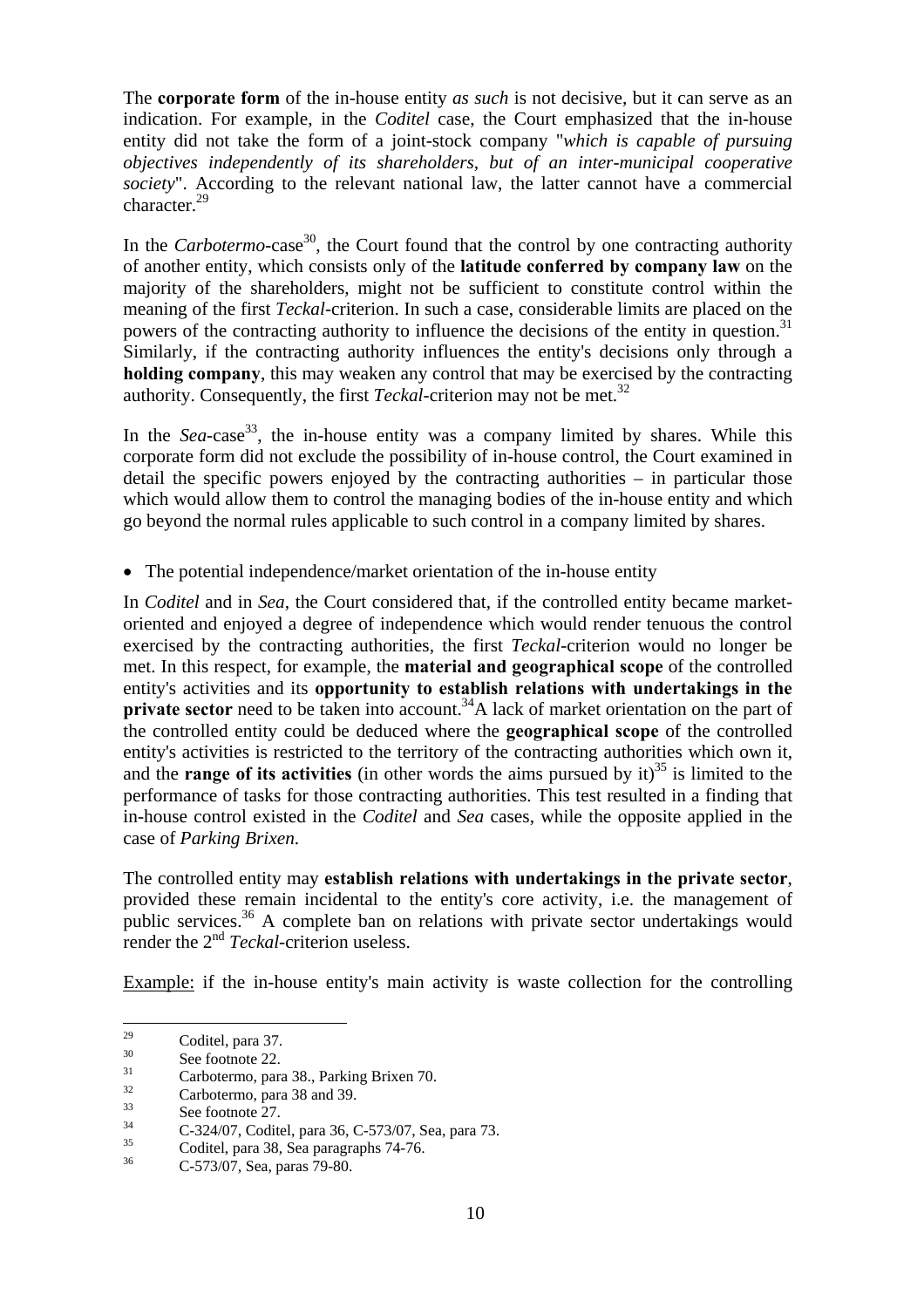contracting authorities and the selective sorting of waste, this might require, as an ancillary activity, the selling of some specific categories of recovered waste to specialist private sector bodies in order to have it recycled.<sup>37</sup>

#### <span id="page-10-0"></span>*3.2.3. Second Teckal-criterion: The essential part of the in-house entity's activities have to be confined to the tasks conferred by the controlling entity/entities (economic dependence)*

In order to benefit from the in-house exception, the controlled entity must carry out the **essential part of its activities** with the controlling contracting authority or authorities. This criterion is aimed at ensuring that EU public procurement law remains applicable in the event that an entity controlled by one or more contracting authorities is active in the market and therefore likely to be in competition with other undertakings.<sup>38</sup>

In *Carbotermo*, the ECJ found that the turnover-based threshold of 80% provided for in the Utilities Directive, above which contracts awarded to affiliated undertakings may fall outside the scope of application of that Directive, cannot be used as a reference for the purposes of the Public Sector Directive.<sup>39</sup>

However, in the same judgment, the Court provided substantial clarifications concerning the term "essential part of activities".<sup>40</sup> In the Court's view, this criterion is met only if the activities of the in-house entity are devoted **principally** to the contracting authority. Any other activities should only be of **marginal significance**.

Relevant for this assessment are **all those activities which the in-house entity carries out as part of a contract awarded by the contracting authority. This consideration is relevant** regardless of the identity of the beneficiary (whether it be the contracting authority itself or the user of the services), of the entity who pays the contractor (whether it be the controlling authority or third-party users of the services) or of the territory on which those services are provided.

Where the in-house entity is jointly controlled by several contracting authorities, the condition relating to "the essential part of its activities" may be met if that in-house entity undertakes those activities, not necessarily with one of those contracting authorities, but with all of those authorities together. Accordingly, **the activities to be taken into account in the case of an in-house entity controlled by several contracting authorities are those which it carries out with all of those authorities together**. 41

## <span id="page-10-1"></span>*3.2.4. Additional open questions regarding in-house scenarios*

The following questions have not yet been directly addressed in the case-law of the Court, but they could arise in practice:

**<sup>37</sup>** C-573/07, Sea, para 78.

 $\frac{38}{39}$  Carbotermo, para 60.

<sup>39</sup> Carbotermo, para 55. (This judgment concerned the "old" Utilities Directive (93/38). However, Article 23 of the "new" Utilities Directive (2004/17/EC) provides, similarly, for a turnover-based threshold of 80% above which the contracts awarded to so-called affiliated undertakings may fall outside the scope of application of that Directive.)<br>
Carbotermo, paras 63-68.<br>
Carbotermo, paras 63-68.

Carbotermo, paras 70-71.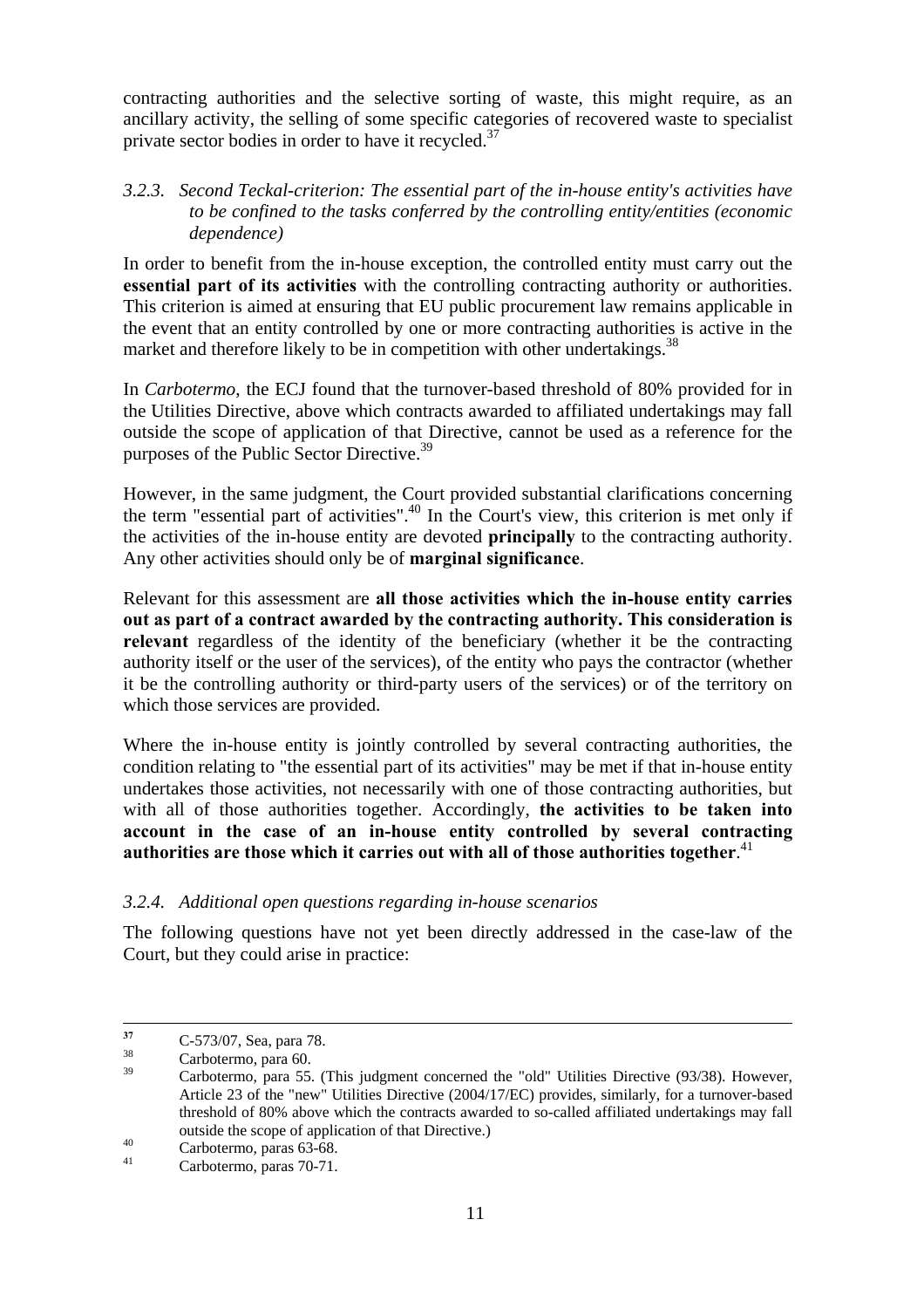• Is it possible to have private capital in the controlling entity?

The question about potential private capital in the controlling entity may arise in the case of bodies governed by public law and it cannot be excluded that they would still be in a position to exercise an in-house control over another entity.

• Is a "bottom-up contract award" (controlled entity awarding a contract to the parent) possible?

In the case of a 'bottom-up contract award', it can be observed that the in-house logic, i.e. the lack of two entities with independent wills, would still be pertinent.

• Is it possible to have contracts between "in-house sisters" (i.e. contracts between two in-house entities controlled by the same parent)?

In the case of "contracts between in-house sisters" neither entity controls the other, but both are controlled by the same parent entity. The 'in-house' case-law does not seem to exempt normal public contracts between these entities (the "in-house sisters") from the scope of the procurement rules, since neither of them controls the other. However, it could formally comply with the in-house case-law if, for example, a contracting authority which has two in-house entities that it owns and controls orders certain goods from one of its in-house companies and directs deliveries to the other.

## <span id="page-11-1"></span><span id="page-11-0"></span>**3.3.** Non-institutionalised/Horizontal co-operation to jointly fulfil public tasks<sup>42</sup>

*3.3.1. The substantial characteristics of horizontal cooperation among contracting authorities falling outside the EU public procurement rules* 

In its *Hamburg*-judgment,<sup>43</sup> the Court accepted also public-public cooperation outside the concept of using jointly controlled in-house entities. The Court stressed that EU law does not require contracting authorities to use any particular legal form in order to jointly carry out their public service tasks.<sup>44</sup> For the purposes of this document, this type of cooperation is qualified as 'non-institutionalised' or 'horizontal', involving different contracting authorities.

Until now this has been the only judgment of the Court on public-public cooperation that has not involved jointly controlled in-house entities. The Court appears to have relied on many individual circumstances which were relevant to this particular case in order to arrive at its conclusion.

Nevertheless, considering the aspects of the judgment which could be of general relevance, it appears reasonable to conclude from it that contracting authorities may establish horizontal co-operation amongst themselves (without creating a jointly controlled "in-house" entity) which involves the conclusion of agreements not covered by EU public procurement law, if at least the following conditions are met:

 $42$ The Court did not specifically define this term when referring to it in its judgment, thus it is left open if it refers to tasks (i) actually carried out by the contracting authority, (ii) which it can legally perform, or (iii) which it has the legal obligation to perform. In the view of the Commission services, it is possible to interpret this notion in a broad sense.<br>See footnote 6.<br> $\frac{43}{11}$ 

Idem, para 47.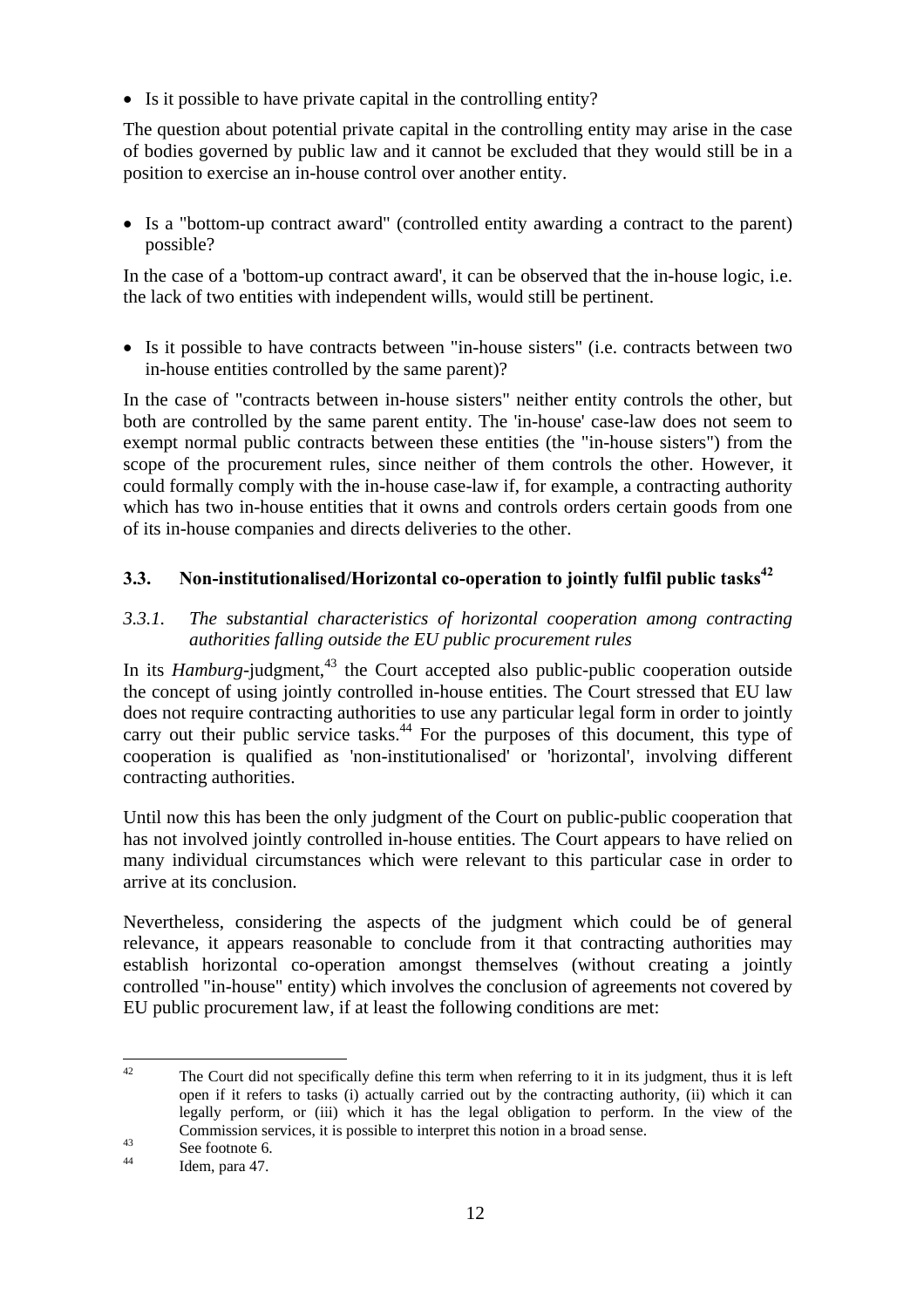- the arrangement involves only contracting authorities, and there is no participation of private capital;<sup>45</sup>
- the character of the agreement is that of real co-operation aimed at the joint performance of a common task, as opposed to a normal public contract; and
- their cooperation is governed only by considerations relating to the public interest.

## <span id="page-12-0"></span>*3.3.2. Distinguishing genuine 'cooperation' from a normal public contract*

On the basis of the *Hamburg*-judgment, the aim of cooperation is to **jointly ensure the execution of a public task which all the cooperation partners have to perform**. Such joint execution is characterised by the participation and mutual obligations of the contractual partners, which lead to mutual synergy effects. This does not necessarily mean that each of the cooperating partners participates equally in the actual performance of the task – the cooperation may be based on a division of tasks or on a certain specialisation. Nevertheless, the contract needs to address a **common aim**, namely the joint performance of the same task.

Example: if the cooperating partners pursue the treatment of waste as a common aim, they could divide up the relevant tasks, so that one ensures collection and the other incineration of the waste.

A general reading of the case-law also suggests that the character of the agreement needs to be that of real co-operation, as opposed to a normal public contract where one party is performing a certain task against remuneration.46 Such a unilateral assignment of a task by one contracting authority to another cannot be considered as cooperation.

Example: the supply of electricity to the administrative buildings of a city by a utility of another city without a prior procurement process.

Cooperation is governed by considerations relating to the pursuit of objectives in the public interest. Thus, while it may involve mutual rights and obligations, it must not involve **financial transfers** between the public cooperating partners, other than those corresponding to the reimbursement of **actual** costs of the works/services/supplies: service provision against remuneration is a characteristic of public contracts subject to the EU public procurement rules.

## <span id="page-12-1"></span>*3.3.3. Possible restrictions regarding activities on the commercial market*

The Court stated that the cooperation should only be governed by public interest considerations. Thus, it would not be exempt if it was guided, i.e. principally determined, by other considerations, especially commercial ones. Therefore, in principle, the cooperating partners should not perform activities on the market as part of the

 $45$ 45 In the Hamburg-judgment, the Court referred to 'public authorities', but in the Commission services view, such horizontal cooperation could be open for all categories of contracting authorities, i.e. also for bodies governed by public law. On the other hand, the logical consequence of the criterion that no private capital should be involved in such horizontal cooperation is that it would not be available for such bodies governed by public law in which there is private capital involved.<br> **46** Cf. Case C-275/08, Commission v Germany, [2009] ECR I-00168.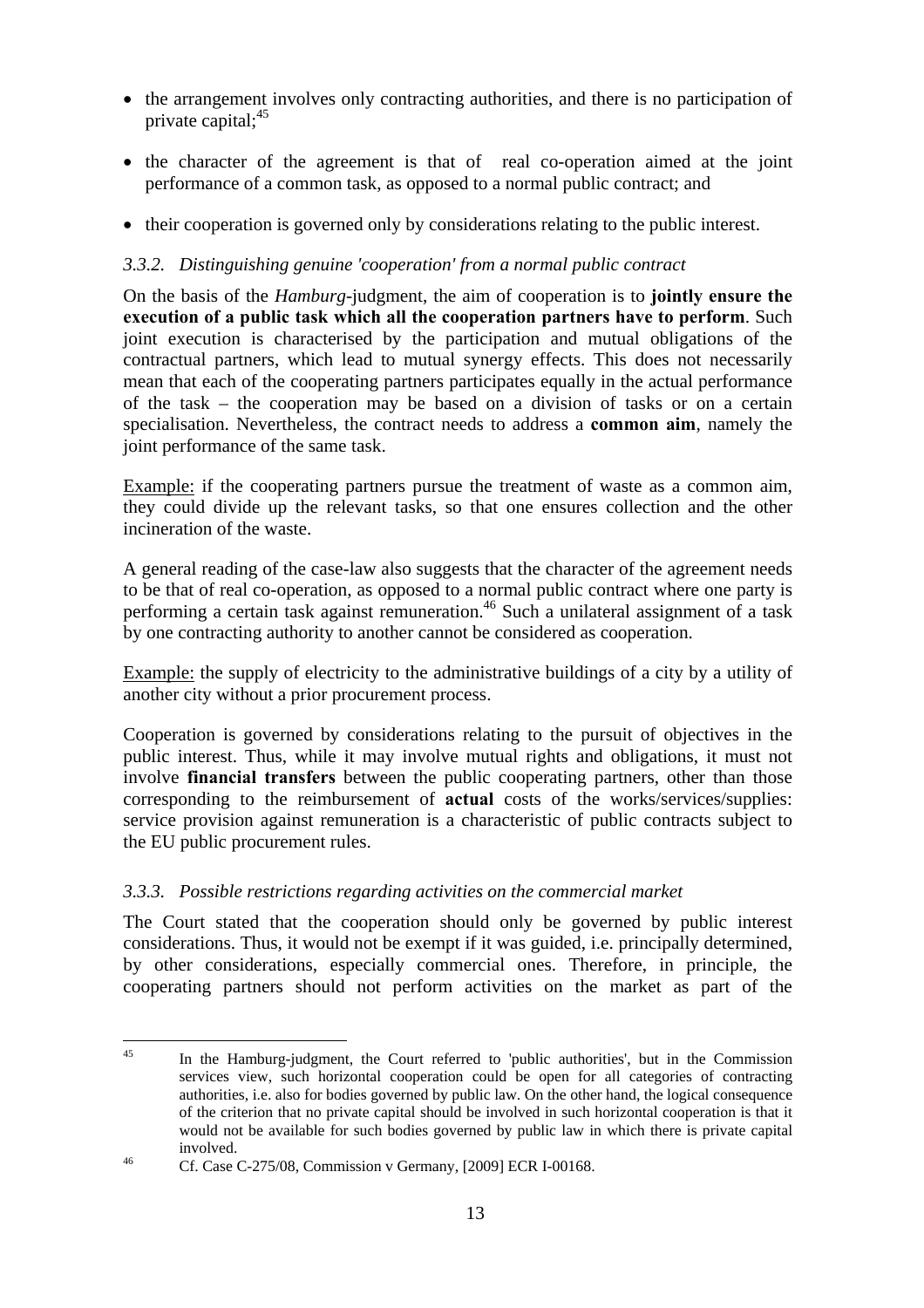cooperation. In other words the cooperation agreement should not include activities to be offered on the open market.<sup>47</sup>

Example: if the cooperating partners in the *Hamburg*-case had built a waste incineration plant with a capacity exceeding their needs, with the aim of selling the spare capacity at a profit on the open market, their cooperation would not have been governed solely by considerations and requirements relating to the public interest.

## <span id="page-13-0"></span>**3.4. Summary**

In the light of the above, it can be established that normal public contracts between contracting authorities continue to be subject to the procurement obligations (e.g. the purchase of certain services from another contracting authority). However, contracting authorities can establish structures to cooperate with each other, whether they are institutionalised or not.48

In the view of the Commission services, the two forms of vertical and horizontal publicpublic cooperation are two equally available means for contracting authorities to organise the performance of their public tasks outside the scope of application of EU public procurement law. The Court clearly confirmed that EU law does not require contracting authorities to use any particular legal form in order to carry out jointly their public service tasks. While there are structurally two different types of public-public cooperation outside EU public procurement law, they share some common characteristics.

• Use of own resources in cooperation with others

A contracting authority may perform the public interest tasks with its own resources, without recourse to entities outside its own departments, and it may do so in cooperation with other contracting authorities<sup>49</sup>, either in an institutionalised cooperation through a jointly controlled in-house entity or without establishing such an institutionalised form.

• Only contracting authorities participate; no private capital is involved

<sup>47</sup> Where, for practical reasons, such complete exclusion would go against the general public interest governing the cooperation (e.g. economically reasonable use of resources), a strictly ancillary and marginal activity with entities not participating in the cooperation might be acceptable (e.g. reasonable use of incidental spare capacities).<br><sup>48</sup> It has been argued that the entry into force of the Lisbon Treaty puts this case-law of the Court

into a different light. It is true that with the Lisbon Treaty major changes affect the EU legal system as a whole, which should be taken into account also when interpreting secondary EU legislation. One of the relevant modifications introduced by the Lisbon Treaty is the acknowledgement of local and regional self-governance (Article 4(2) TEU). Furthermore, Article 1 of Protocol (No. 26) on Services of General Interest acknowledges the essential role and wide discretion of national, regional and local authorities in providing, commissioning and organising services of general economic interest as closely as possible to the needs of the users. These provisions confirm authorities' right to decide how to execute services which they are obliged to provide for the public. On the other hand, while the existence of this right was not disputed even in the past, it is clear that it needs to be exercised in accordance with other provisions of EU law. Thus, certain choices taken by contracting authorities might imply the need to comply with EU public procurement law. EU law does not to force contracting authorities to externalise, but to ensure that if contracting authorities decide to involve a separate entity – public or private – on a commercial basis, this is done in a transparent and non-discriminatory manner.

<sup>49</sup> Coditel, paragraphs 48 and 49; Hamburg, para 45.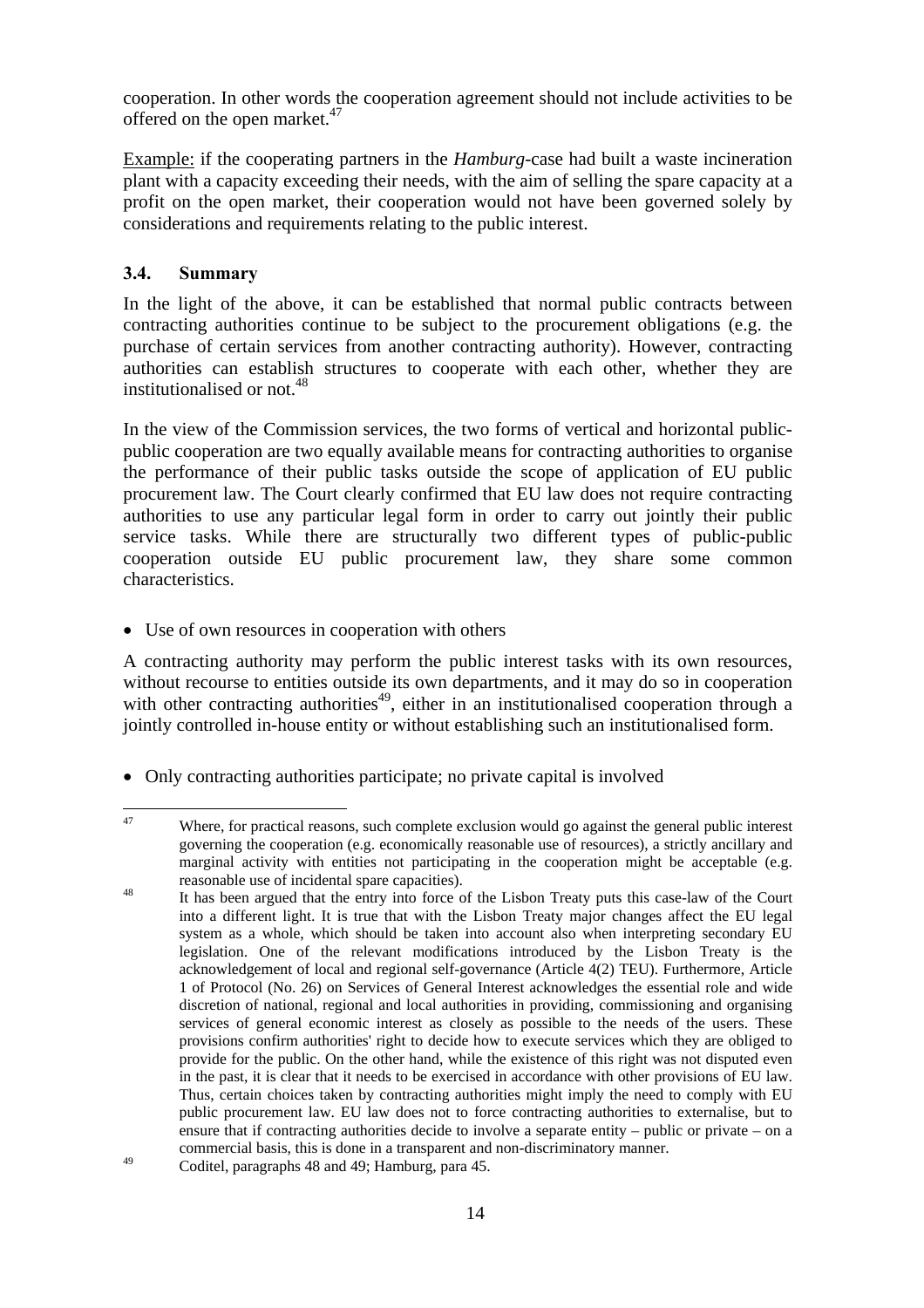Second, it seems clear from the case-law of the Court<sup>50</sup> that in order to be exempted from the application of the EU public procurement rules any public-public cooperation must remain purely public. The participation of private capital in one of the cooperating entities will thus prevent the cooperation from being exempted from public procurement rules $^{51}$ 

#### • No market orientation

If the cooperating entities are market oriented, they are in direct competition with private operators having the same or similar commercial objectives and instruments. Cooperation which is exempt from the procurement rules and aimed at fulfilling a public task should only involve entities which are principally not active on the market with a commercial purpose. This results primarily from the fact that the co-operation partners must be contracting authorities. The status of public authorities entails limits to their activities, while bodies governed by public law have to be "established for the specific purpose of meeting needs in the general interest, not having an industrial or commercial character".

Furthermore, in vertical co-operation, the in-house entity has to perform the essential part of its activities for the contracting authorities which control it. Any activity performed on the market has to remain incidental to these core activities, because a possible market orientation would weaken the joint control required in vertical cooperation.

As regards horizontal cooperation, the Court stated that, where cooperation between public authorities is governed solely by considerations and requirements relating to the pursuit of objectives in the public interest, it does not undermine the principal objective of the EU rules on public procurement, namely the free movement of services and the opening-up of undistorted competition in all the Member States.<sup>52</sup> This is the case if the cooperation does not involve any commercial considerations.

• Type of connection between the cooperation partners

In the *Hamburg* judgment, the Court stressed that EU law does not require contracting authorities to use any particular legal form in order to carry out jointly their public service tasks. Although there is no such requirement, looking at the two forms of vertical and horizontal public-public cooperation it should be noted that the type of connection between the cooperating entities is different and needs to be addressed.

In an institutionalised cooperation, it is the presence of a (joint) in-house control that could lead even an agreement being exempted from the scope of the procurement regime that would normally be covered by it. In other words, the in-house exception relates to an otherwise covered public procurement contract for the performance of a task against remuneration.

By contrast, in the case of non-institutionalised cooperation, in order to distinguish it from a normal public contract, it seems to be important that the character of the former is that of cooperation involving mutual rights and obligations going beyond "performance of a task against remuneration" and that the aim of the cooperation is not of a commercial nature.

<sup>50</sup>  $^{50}$  Case Case C-26/03., Stadt Halle.

Stadt Halle; Hamburg, paragraphs 44 and 47.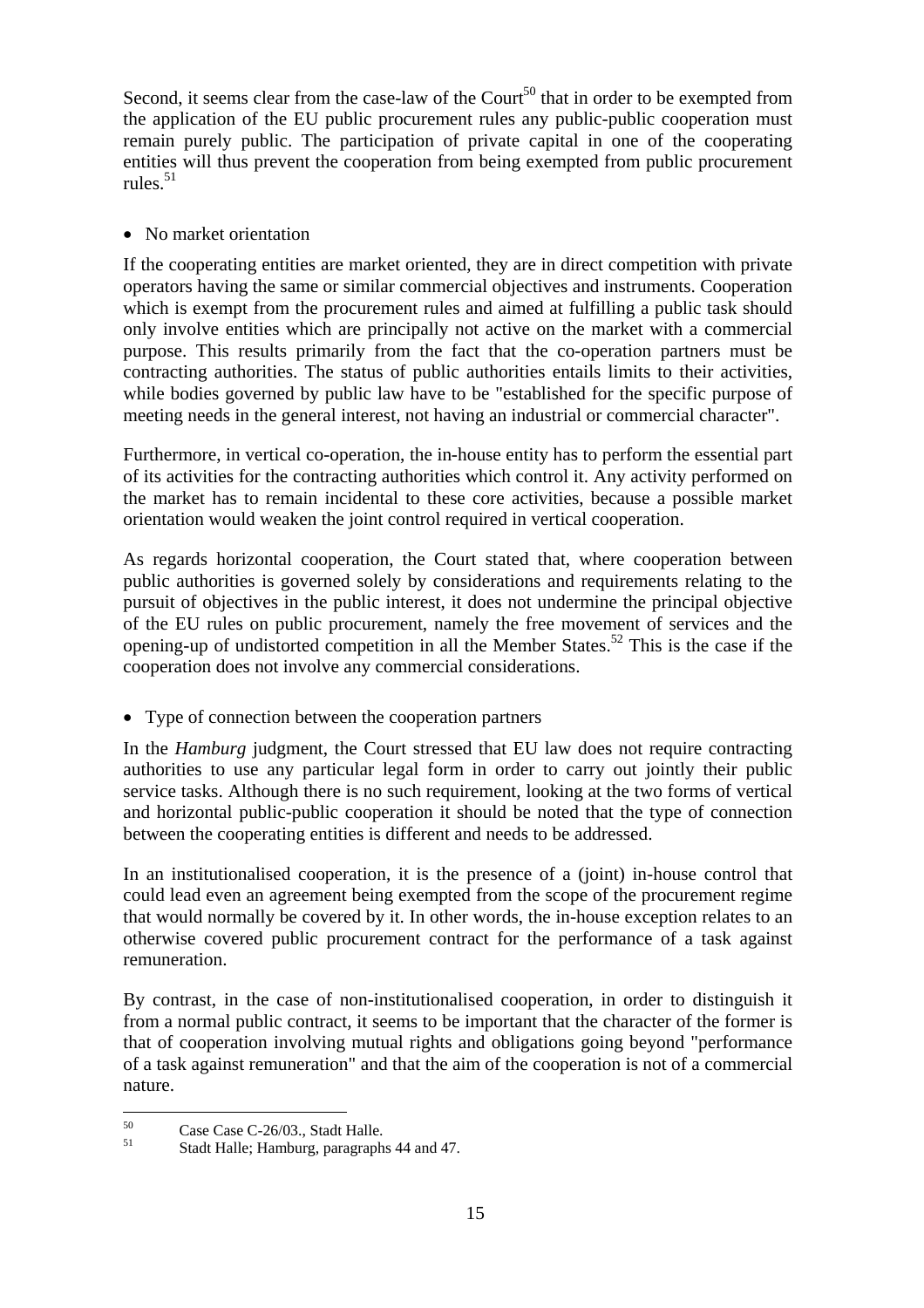**Summary table** 

**I. Public contract between independent contracting authorities**  $\rightarrow$  **application of procurement rules** 

**II. Public task performed jointly by contracting authorities using own resources** 

a) In-house control (award of a contract by a contracting authority to its in-house entity)

## **3 common conditions:**

- no private capital in the in-house entity

- control is exercised by the contracting authority (or authorities jointly) over the inhouse entity which is similar to the control which a contracting authority would have over its own departments

- the in-house entity carries out the essential part of its activities for the controlling contracting authority or authorities

Single contracting authority controls its own in-house entity

A is a contracting authority and E is a separate legal entity which is dependent on A in



both organizational and economic terms

Several contracting authorities jointly control an in-house entity

A, B and C are contracting authorities and E is a separate legal entity which is both in organizational and economic terms dependent on all three contracting authorities



b) Cooperation among contracting authorities without creating a specific structure

## **3 conditions:**

- the arrangement involves only contracting authorities, there is no participation of private capital;

- the character of the agreement is that of real co-operation aimed at the joint

 <sup>52</sup> Hamburg, para 47.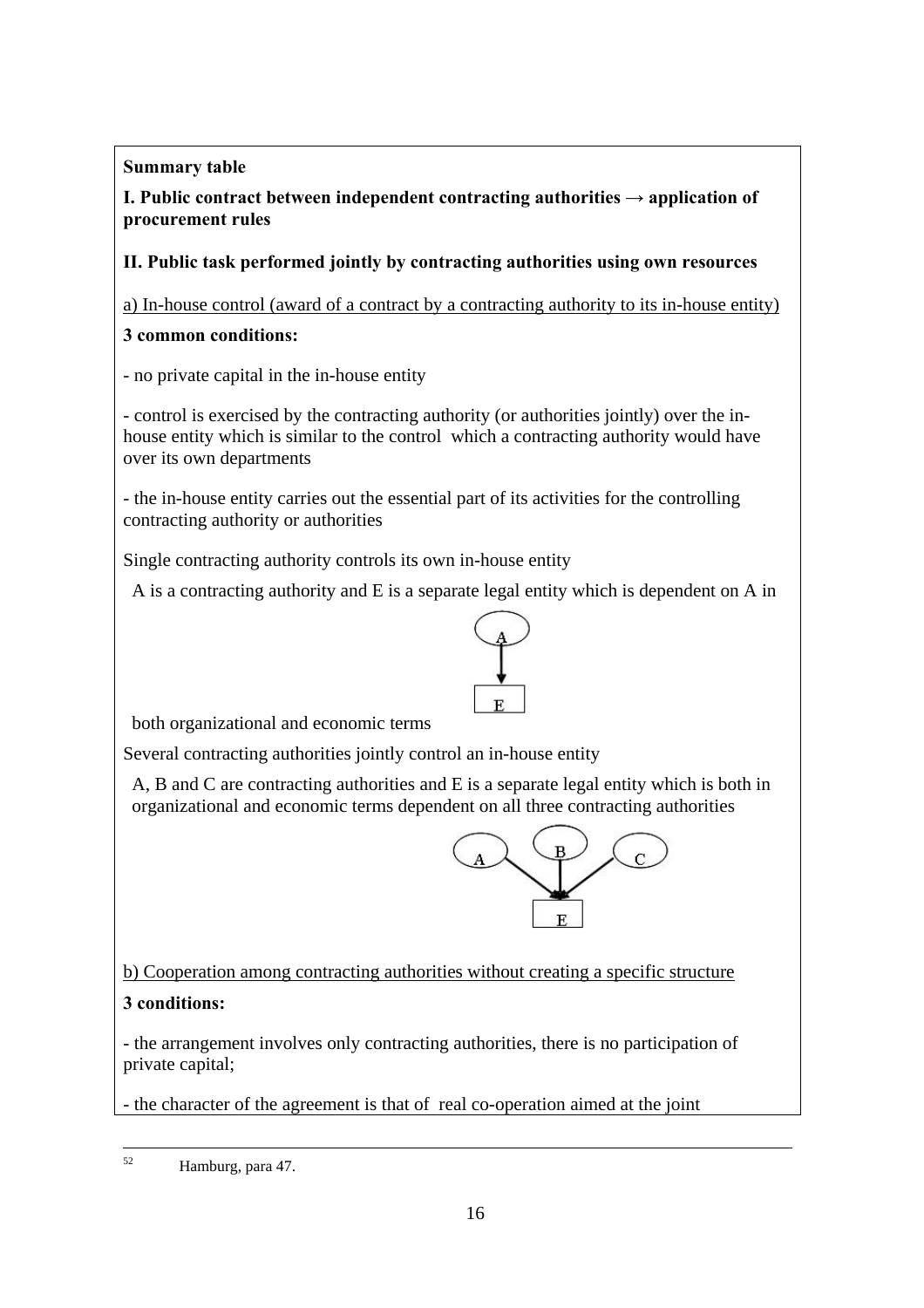performance of a common task, as opposed to a normal public contract and

- the cooperation is governed only by considerations relating to the public interest.

## <span id="page-16-0"></span>**4. PUBLIC TASK PERFORMED BY EXTERNAL RESOURCES - OTHER PUBLIC-PUBLIC RELATIONS**

This section deals with situations in which the public interest task conferred on a contracting authority is ultimately carried out by resources external to the contracting authority. This can be the case where the **competence** for the given public task is transferred as such to another public authority. The **performance** of a given task may also be entrusted to another entity. This may be done (i) without establishing contractual links, or (ii) by calling on another contracting authority which enjoys an exclusive right, or (iii) through joint procurement with other contracting authorities or through central purchasing bodies.

## <span id="page-16-1"></span>**4.1. The redistribution of competences between public authorities**

Legal competence for a public task could be understood as the exclusive obligation and right to fulfil this task by own administrative, technical and other means or by calling upon external entities. The term 'competence' for a given public task includes the official authority necessary to establish the regulatory framework for fulfilling the task at the level of the authority concerned.

The organisation of national administration as such does not fall within the competence of the EU. Consequently, it is up to each Member State to (re-)organise its administration and – as part of such re-organisation – to allow for the transfer of competences for given public tasks from one public authority to another. (By its nature, the process described here does not involve any private or mixed-capital entities.)

The objective of public procurement rules is to regulate situations where a contracting authority procures goods, services or works, i.e. purchases the output of certain economic activities in order to satisfy its own needs or those of its citizens. A contracting authority transferring all competences for a given public task does not purchase any service for its own purposes. Instead, it hands over the responsibility for a certain task to another entity.

The transfer of competence for a given public task from one contracting authority to another is not governed by public procurement rules which are based in part on Article 56 TFEU (ex Article 49 TEC), i.e. the freedom to provide services.

Transferring competence for a given public task from one public body to another involves transferring both the official authority and any associated economic activities. In the area of waste management, for example, the transfer of all competences means transferring the right to set tariffs, to fix rules for collecting, sorting, storing and treating waste, as well as the right to manage and ultimately to carry out the task according to these rules. All these rights constitute official authority. Part of these rights is the right to determine how the actual economic activities which need to be performed in order to fulfil the public task (e.g. the collection, transport, storage, disposal and recycling of waste) are to be performed: either by the public body itself or by a third party mandated by it.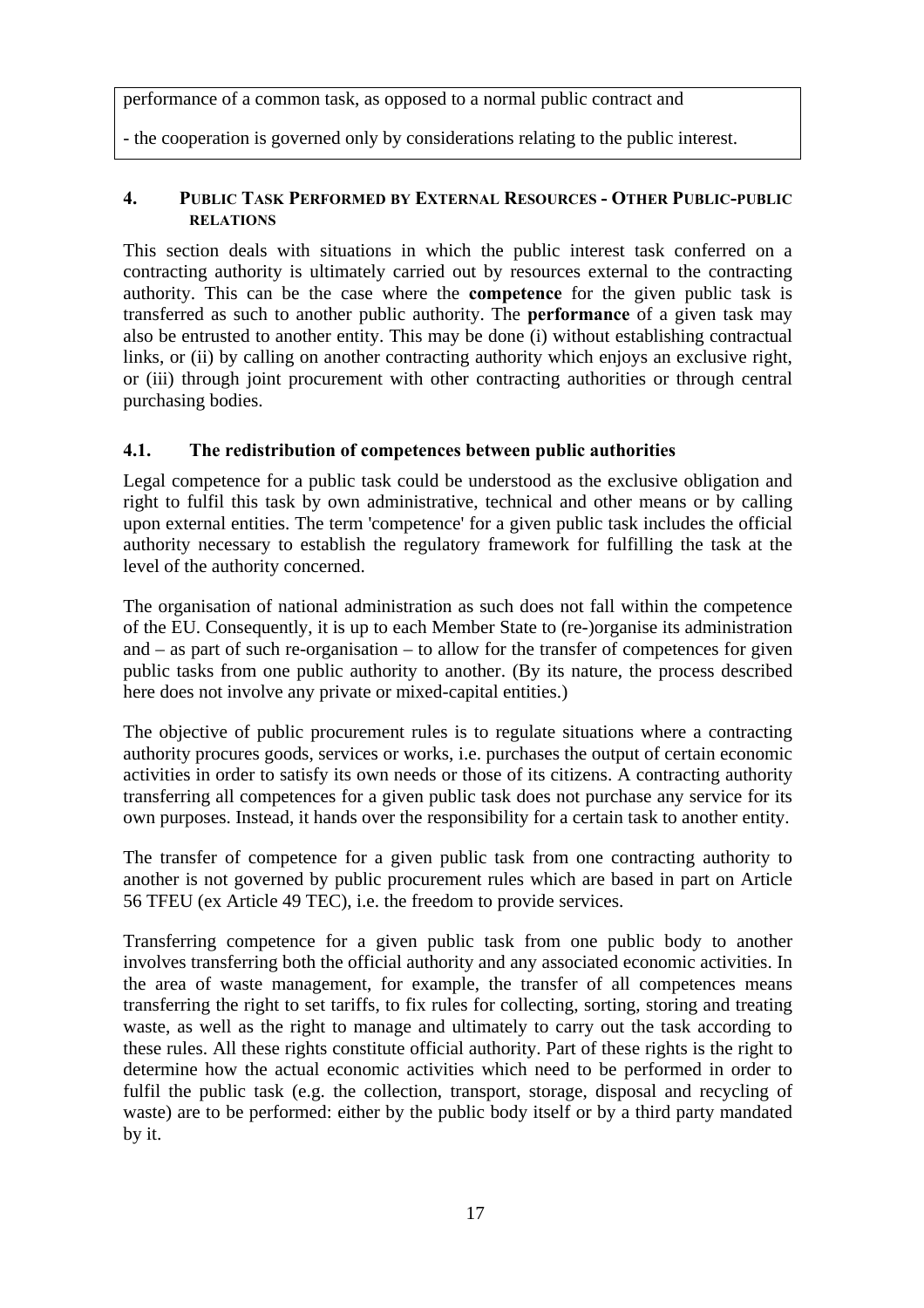Although situations where competence is transferred occur in Member States, neither EU legislation nor the case-law of the Court of Justice explicitly recognise such situations.

The Court has referred, in one case,  $5<sup>3</sup>$  to the transfer of official authority when a Member State invoked the transfer of competences from a public body to a third person. According to this case-law, a transfer of competences has **not** taken place if

- the public entity that is originally competent remains primarily responsible for a project, because it has a legal obligation not to withdraw from its task;
- the new entity may only take legally relevant actions after the public entity that is originally competent has given its approval, and
- the new entity is financed by the public entity that is originally competent to fulfil its tasks, with the result that it has no room for manoeuvre.

On this basis, the distinctive feature of transferring competences from one public body to another as part of the re-organisation of public administration is the comprehensive nature of the transfer. The body transferring competence does not retain any responsibility. The beneficiary of the transfer must exercise the competence independently and on its own responsibility.

In particular, the transferring body does not retain the right to determine the performance of economic activities undertaken in the context of the respective public task. Such economic tasks are performed under the authority of the beneficiary of the transfer.

However, this does not exclude the possibility that the transferring body might have some influence on the practical organisation of the performance of the public task in question. In fact, officials of the transferring public body could be members of the executive or management bodies of the authority to which competence for the public task in question was transferred. The transferring authority may also retain the right to receive certain information.

On this basis, it can be concluded that if, for example, several public authorities decided to create a new entity to which they completely transfer a particular competence, or if a public authority decided to transfer its competence to an already existing entity, and the public task was then performed by the transferee in full independence and under its own responsibility and the transferring public authorities did not retain any control over the service, then EU public procurement law would not be applicable .

## <span id="page-17-0"></span>**4.2. The non-contractual attribution of tasks**

The EU Public Procurement Directives presuppose the existence of a contract, which necessitates at least two, legally distinct entities which are independent of each other in regard to decision-making.<sup>54</sup> A contract is essentially a meeting of wills, whereby the parties to it are able to decide whether they wish to initiate or to terminate the contractual

<sup>53</sup> Case C-264/03, Commission v France, [2005] ECR I-08831, para. 54. See also the opinion of Advocate-General Maduro of 24 November 2004, para. 39-41.<br>Teckal, para 51.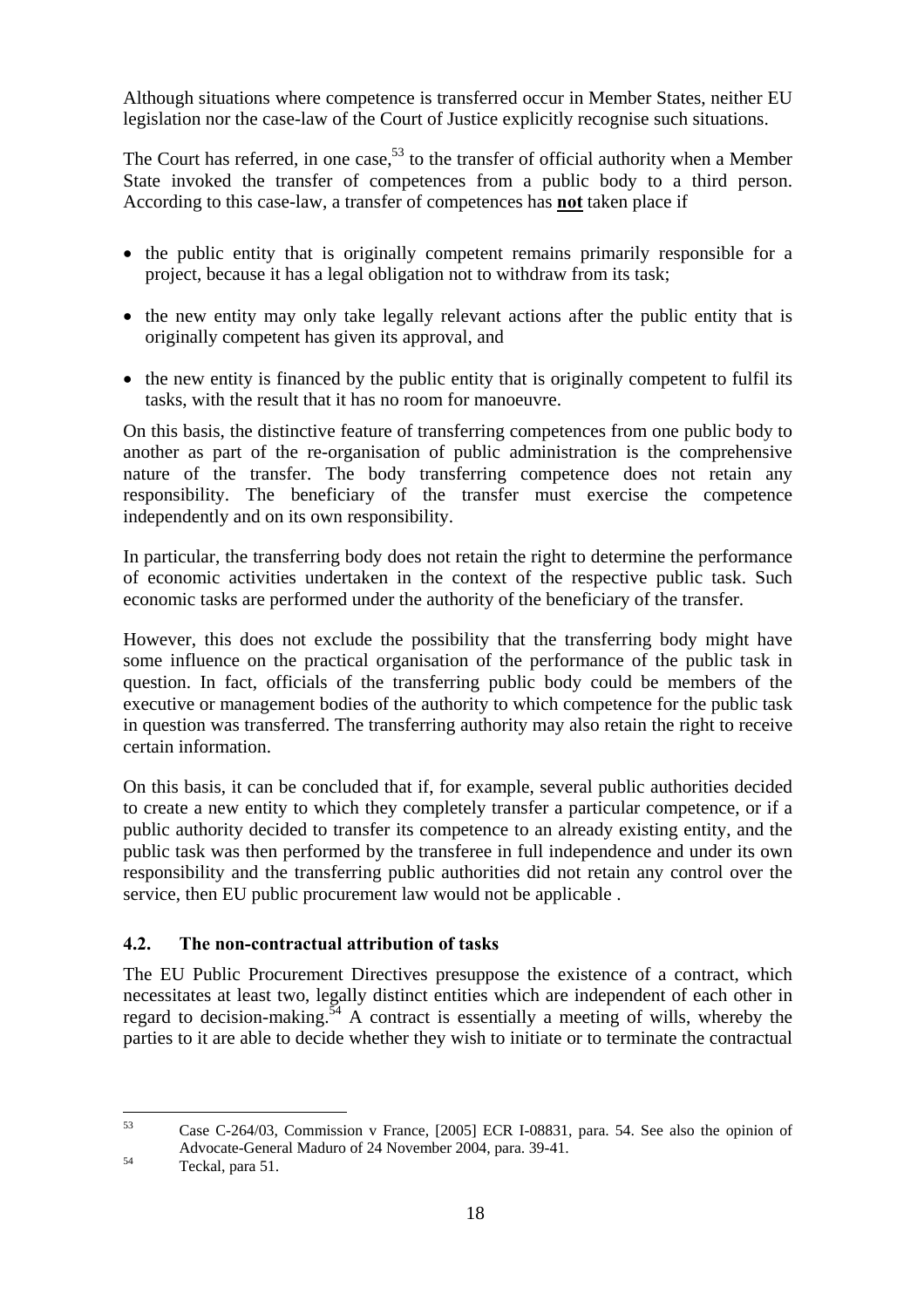$link<sup>55</sup>$ . Other indications of the existence of a contract are the ability of the parties to negotiate on the actual contents of the services to be rendered and the tariffs of those services<sup>56</sup>. A contract implies a synallagmatic relationship. If there is no contract, the EU Public Procurement Directives do not apply. The Court's case-law finds that if an entity carries out an activity on account of its obligations resulting from national legislation, rather than on a contractual basis, it is not covered by the EU Public Procurement Directives.

More specifically, in the *Tragsa*-case<sup>57</sup> the Court found that, on the basis of the relevant national law, Tragsa - a public undertaking - had no choice as to the acceptance of an assignment, or the tariff for its services, but was obliged by law to execute the demands of the contracting authority, insofar as it was an instrument and technical service of that authority. The Court held that Tragsa's relations with the contracting authorities using its services were not contractual, but internal, dependent and subordinate in every respect.<sup>58</sup> Consequently, the EU Public Procurement Directives did not apply to this relationship.

However, it should be noted that the application of the Treaty on the Functioning of the EU does not depend on the existence of a contract. The Treaty applies whenever a contracting authority *"entrusts the supply of economic activities to a third party"<sup>59</sup>*. By contrast, the Court also recognises the in-house exception in the context of the Treaty.

## <span id="page-18-0"></span>**4.3. The relation between public procurement rules and certain exclusive rights**

If a contracting authority enjoys an exclusive right in terms of Article 18 of Directive 2004/18/EC, other contracting authorities can only award the respective services contacts to this entity. The key reason for introducing this provision was to avoid competitive award procedures in cases where – due to the existence of an exclusive right – only one entity could ultimately be awarded the contract in question.

In the general debate, the term "exclusive rights" could refer to quite different phenomena ranging from reserving a whole economic sector to public authorities to the exclusive assignment of one specific task to one specific undertaking. However, not every exclusive right justifies the exemption of the award of a public service contract. Article 18 stipulates that the respective exclusive right needs to be granted by a law, regulation or administrative provision which is published and compatible with the Treaty. Furthermore, **Article 18 only concerns rights granted to particular public sector bodies to provide certain services, on an exclusive basis, to the public sector**. The limitation of this exception to contracts awarded to entities which are themselves contracting authorities ensures competitive procurement on downstream markets, since the contracting authority enjoying the exclusive right has to comply with the EU Public Procurement Directives for its own purchases.

• Compatibility with the Treaty

<sup>55</sup> 55 Case C-295/05, Asociación Nacional de Empresas Forestales (Asemfo) v Transformación Agraria SA (Tragsa) and Administración del Estado, [2007] ECR I-02999, para 54 and Case C-220/06, Asociación Profesional de Empresas de Reparto y Manipulado de Correspondencia v Administración General del Estado, [2007] ECR I-12175, para 55.<br>See Ibid.<br>S<sup>57</sup> See Ibid.

 $\frac{57}{58}$  Case C-295/05, Tragsa

<sup>&</sup>lt;sup>58</sup> Case C-295/05, Tragsa, para 51.

Parking Brixen, para 61.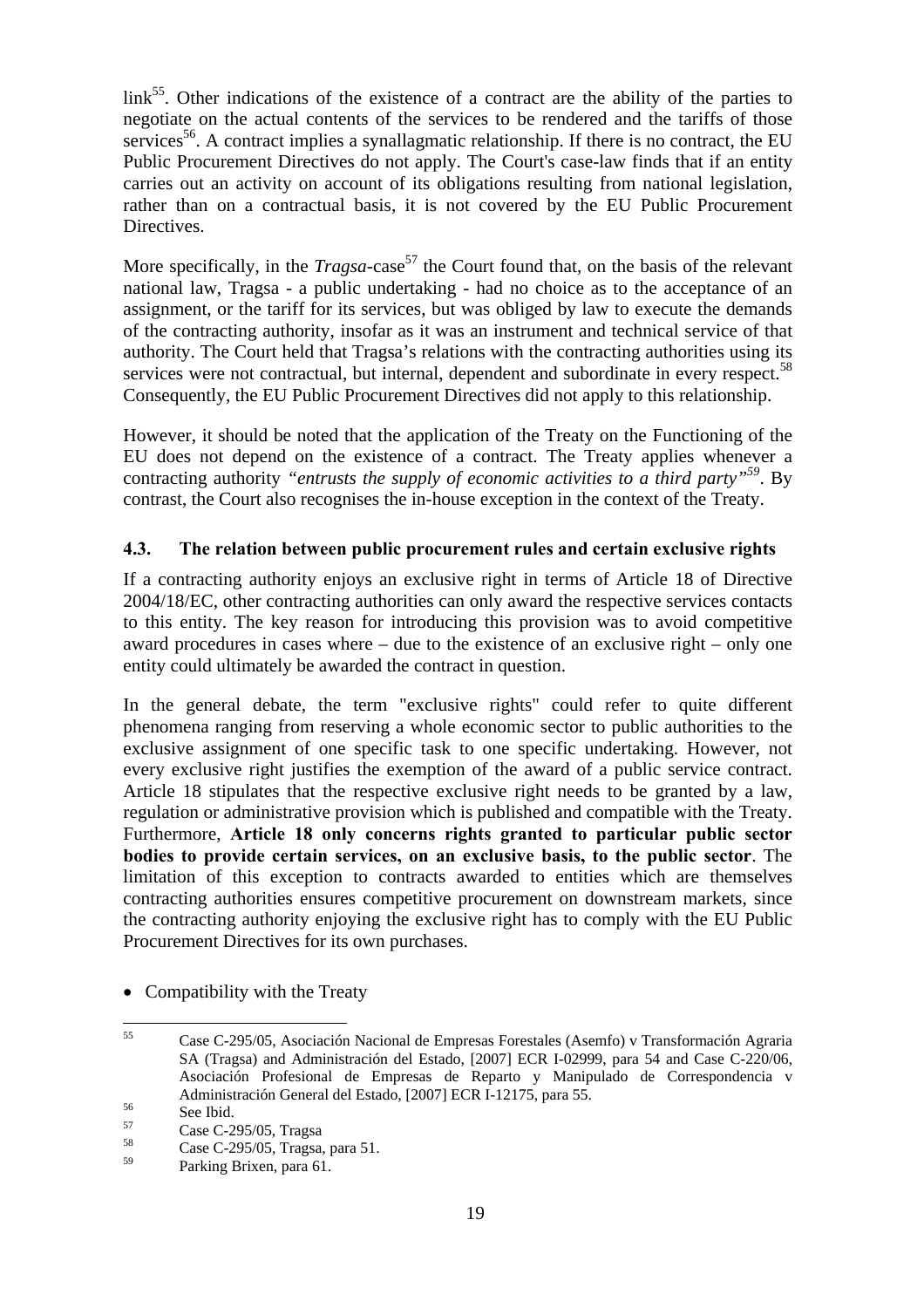The published law, regulation or administrative provision must be compatible with the relevant rules of the Treaty, in particular Articles 49 (ex Article 43 TEC) and 56 (ex Article 49 TEC) of the TFEU and the rules and principles that flow from these articles. These rules and principles include non-discrimination, transparency, proportionality, mutual recognition and the protection of the rights of individuals.

An exclusive right, which by definition restricts the freedom of other entities to provide services, is justified only under certain conditions.<sup>60</sup>

Thus, the exclusive right must be justified either by a derogation expressly provided for by the Treaty (exercise of official authority (Article 51 TFEU (ex Article 45 TEC)), grounds of public policy, public security or public health (Article 52 TFEU (ex Article 46 TEC)) or, in accordance with the case-law of the Court, by imperative requirements in the general interest, which must be appropriate for achieving the objective which they pursue, not go beyond what is necessary in order to attain it and must in any event be applied without discrimination $61.62$ 

• Does the requirement of non-discrimination require the granting of the exclusive right on a competitive basis?

As indicated, Article 18 concerns rights granted to particular public sector bodies to provide certain services, on an exclusive basis, to the public sector. If the justification for the restriction of the freedom to provide services is an imperative requirement in the general interest, one of the conditions to be met is that the measure in question must be non-discriminatory. This means that, in general, no private entity should be placed in a more advantageous position than its competitors. Therefore, if an exclusive right were to be awarded to a contracting authority involving private capital (which may arise in the case of a body governed by public law), it is difficult to see how this principle could be complied with in the absence of a transparent procedure that ensures equal treatment.<sup>63</sup> On the other hand, in view of the history and purpose of Article 18, as well as recent case-law on comparable situations, this might not be necessary if the beneficiary of the exclusive right is a state body, such as a contracting authority without private capital. $^{64}$ 

 $60$ 60 Case 203/08, The Sporting Exchange Ltd, trading as Betfair v Minister van Justitie, [2010] not yet published, paragraphs 23-25; C-124/97, Markku Juhani Läärä, Cotswold Microsystems Ltd and Oy Transatlantic Software Ltd v Kihlakunnansyyttäjä (Jyväskylä) and Suomen valtio (Finnish State), [1999] ECR I-06067, paragraphs 29-31; C-42/07, Liga Portuguesa de Futebol Profissional and Bwin International Ltd v Departamento de Jogos da Santa Casa da Misericórdia de Lisboa, [2009] ECR I-07633, paragraphs 52-55<br>
Case C-243/01, Gambelli, [2003] ECR I-13031, para 65; C-288/89, Stichting Collectieve

Antennevoorziening Gouda and others v Commissariaat voor de Media, [1991] ECR I-04007<br>Furthermore, decisions to award exclusive rights to undertakings can amount to an infringement of the Treaty, where the public service requirements to be fulfilled by the service provider are not properly specified (Case C-66/86, Silver Line Reisebüro, [1989] ECR I-803), where the service provider is manifestly unable to meet the demand (Case C-41/90, Höfner, [1991] ECR I-1979) or where there is an alternative way of fulfilling the requirements that would have a less detrimental effect on competition (Case T-266/97, Vlaamse Televisie Maatschappij, [1999] ECR II-2329). Also, the condition that the granting of the exclusive right is compatible with the Treaty is not fulfilled if the measure by which it is awarded in incompatible with secondary EU legislation (C-

<sup>220/06,</sup> Correos, para 64-66.)<br>
See, by analogy Case C-203/08, Sporting Exchange Ltd., paragraphs 47 and 50.<br>  $\frac{64}{50}$ 

Idem, paragraphs 59-60.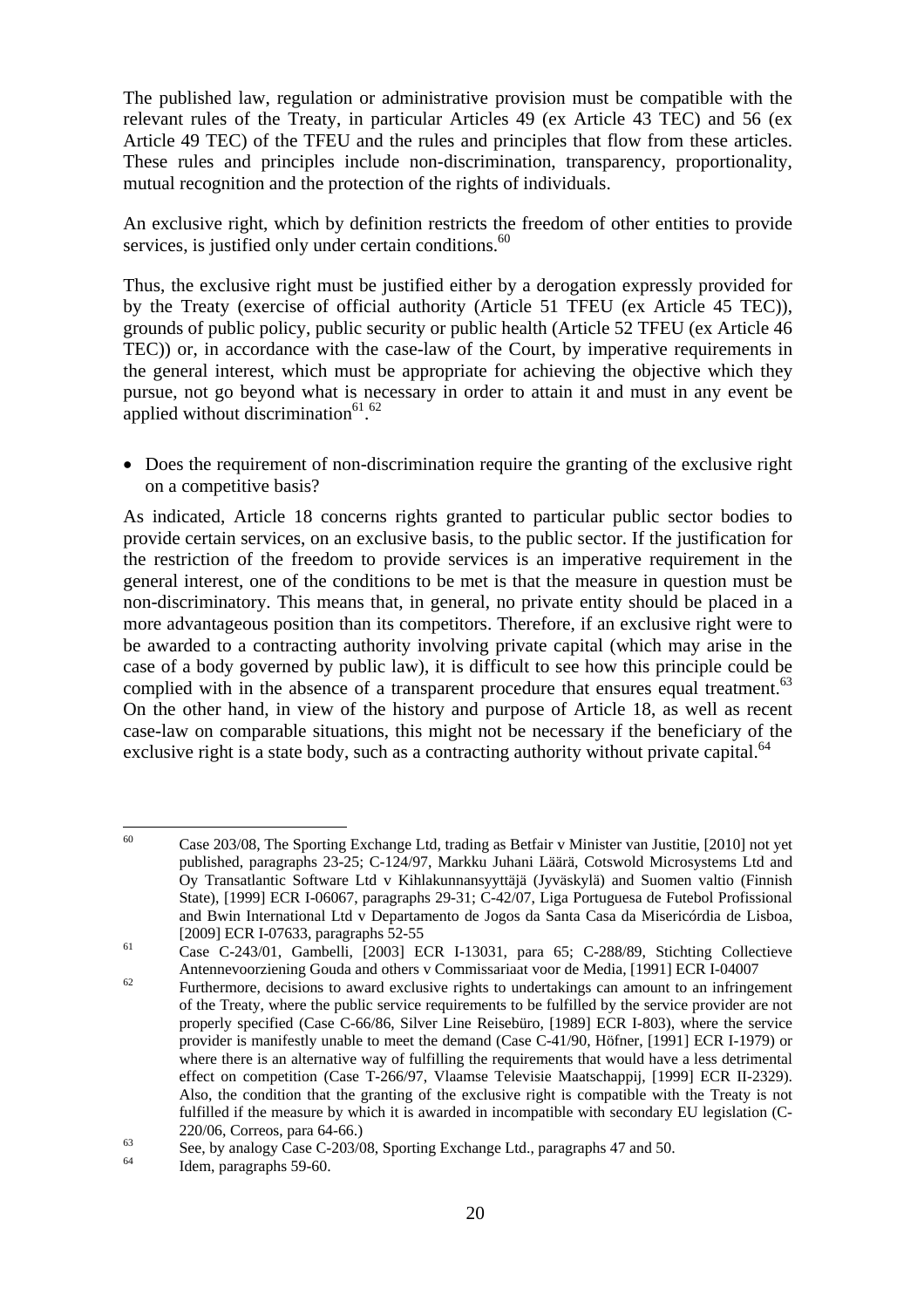### <span id="page-20-0"></span>**4.4. Relations between contracting authorities in the context of joint or central purchasing agreements**

Joint procurement may take many different forms, ranging from organising one specific common call for tenders to systematic recourse to specialisation (e.g. one contracting authority being responsible for certain types of procurements to be used by all entities concerned, another carrying out a different type of procurement etc.) to setting up a specific structure (body) for joint procurement. The relationships between the various participants themselves may or may not be subject to EU rules on public procurement depending on the method chosen.

In the case of simple administrative cooperation in drawing up common specifications that does not necessitate any contracts for pecuniary interests between the parties, i.e. when public authorities limit themselves to organizing a common call for tenders, they are applying the public procurement rules together but their cooperation is not subject to these rules. Article 1(9) of Directive 2004/18/EC defines contracting authorities inter alia as associations formed by one or several such authorities, meaning one or several regional or local authorities or bodies governed by public law. This provision might be of interest in the context of public-public co-operation.

Furthermore, certain centralised purchasing techniques have been developed in the Member States. Central purchasing bodies are contracting authorities responsible for making acquisitions or awarding public contracts/framework agreements intended for other contracting authorities. Article 11 of Directive 2004/18/EC explicitly provides that contracting authorities may purchase works, supplies and/or services from or through a central purchasing body. A central purchasing body may operate either as a wholesaler (it purchases so that other authorities may purchase *from* it), or it may act as an intermediary which handles the award procedures and the administration of contracts so that other authorities may purchase *through* it. In neither case does a procurement procedure need to be organised in respect of the relationship between the central purchasing body and the authorities having recourse to it, as long as the central purchasing authority has itself awarded its contracts in accordance with the relevant EU Public Procurement Directive.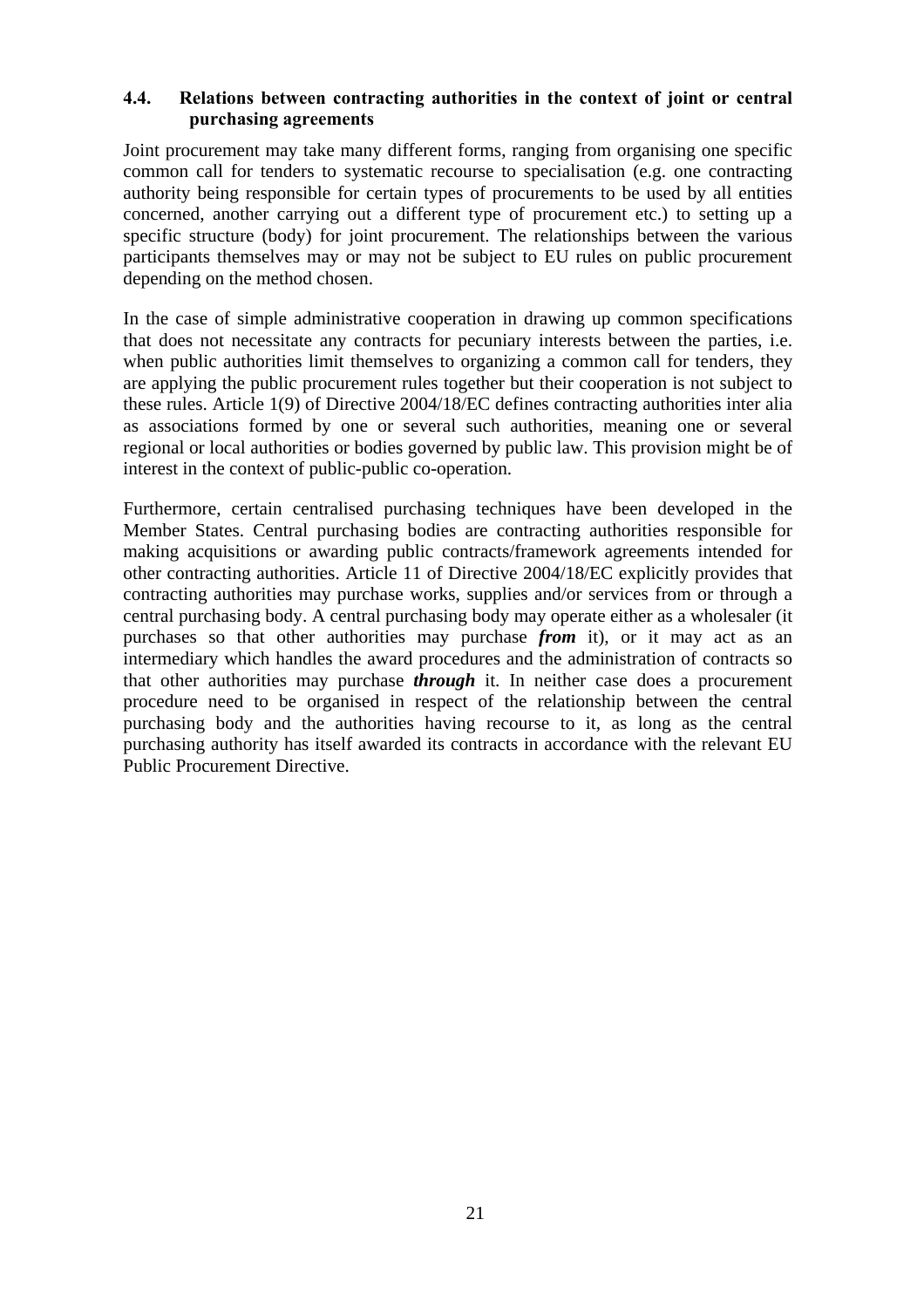#### **ANNEX I**

#### **List of cases**

Case C-480/06, Commission v Germany, [2009] ECR I-04747

Case C-107/98, Teckal Srl v Comune di Viano and Azienda Gas-Acqua Consorziale (AGAC) di Reggio Emilia, [1999] ECR I-08121

Case-84/03, Commission v Spain, [2005] ECR I-00139

Case C-26/03, Stadt Halle and RPL Recyclingpark Lochau GmbH v Arbeitsgemeinschaft Thermische Restabfall- und Energieverwertungsanlage TREA Leuna, [2005] ECR I-00001

Case C-324/07, Coditel Brabant SA v Commune d'Uccle and Région de Bruxelles-Capitale, [2008] ECR I-08457

Case C-573/07, Sea Srl v Comune di Ponte Nossa, [2009] ECR I-08127

Case C-29/04 Commission v Austria [2005] ECR I-09705

Case C-340/04, Carbotermo SpA and Consorzio Alisei v Comune di Busto Arsizio and AGESP SpA., [2006] ECR I-04137

Case C-458/03, Parking Brixen GmbH v Gemeinde Brixen and Stadtwerke Brixen AG., [2005] ECR I-08585

Case C-371/05, Commission v Italy, [2008] ECR I-00110

C-231/03, Consorzio Aziende Metano (Coname) v Comune di Cingia de' Botti, [2005] ECR I-07287

Case 275/08, Commission v Germany, [2009] ECR I-00168

Case C-264/03, Commission v France, [2005] ECR I-08831

Case C-295/05, Asociación Nacional de Empresas Forestales (Asemfo) v Transformación Agraria SA (Tragsa) and Administración del Estado, [2007] ECR I-02999

Case 203/08, The Sporting Exchange Ltd, trading as Betfair v Minister van Justitie, [2010] not yet published

C-124/97, Markku Juhani Läärä, Cotswold Microsystems Ltd and Oy Transatlantic Software Ltd v Kihlakunnansyyttäjä (Jyväskylä) and Suomen valtio (Finnish State), [1999] ECR I-06067

C-42/07, Liga Portuguesa de Futebol Profissional and Bwin International Ltd v Departamento de Jogos da Santa Casa da Misericórdia de Lisboa, [2009] ECR I-07633

Case C-243/01, Gambelli, [2003] ECR I-13031